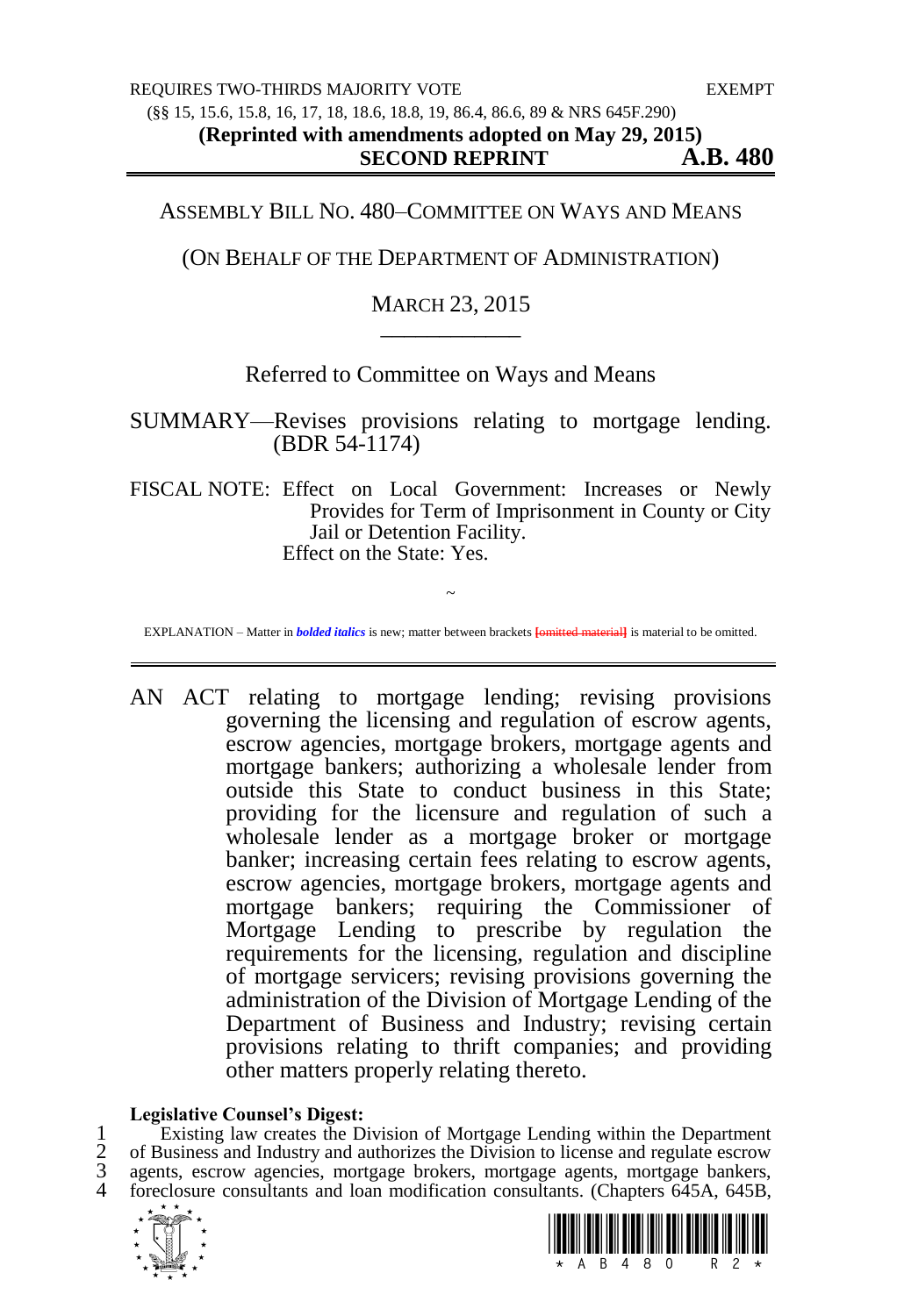5 645E and 645F of NRS) Existing law establishes the Commissioner of Mortgage<br>6 Lending, and makes the Commissioner the chief of the Division. (NRS 232.520,<br>7 645A.010) Lending, and makes the Commissioner the chief of the Division. (NRS  $232.520$ , 7 645A.010)<br>8 **Section** 

8 **Sections 3-10** of this bill revise various provisions governing the licensing and regulation of escrow agents and escrow agencies. **Sections 15-15.8** of this bill regulation of escrow agents and escrow agencies. **Sections 15-15.8** of this bill 10 authorize a wholesale lender from outside this State to operate in this State as a 11 mortgage broker. **Sections 16 and 17** of this bill increase certain fees related to mortgage broker. **Sections 16 and 17** of this bill increase certain fees related to 12 mortgage brokers.<br>13 **Sections 18-1** 

**Sections 18-18.8** of this bill authorize a wholesale lender from outside this 14 State to operate in this State as a mortgage banker. **Section 19** of this bill increases State to operate in this State as a mortgage banker. **Section 19** of this bill increases 15 certain fees related to mortgage bankers.<br>16 **Sections 86.2-86.7** of this bill pr

**Sections 86.2-86.7** of this bill provide for the licensure, regulation and discipline of mortgage servicers through regulations adopted by the Commissioner 17 discipline of mortgage servicers through regulations adopted by the Commissioner 18 of Mortgage Lending. 18 of Mortgage Lending.<br>19 **Sections 89 and** 

**Sections 89 and 92** of this bill revise certain provisions related to the powers 20 and duties of the Commissioner. **Sections 101.3 and 101.7** revise certain provisions 20 and duties of the Commissioner. **Sections 101.3 and 101.7** revise certain provisions 21 relating to thrift companies. **Section 102** of this bill repeals two sections of existing 21 relating to thrift companies. **Section 102** of this bill repeals two sections of existing 122 law that are made redundant by other provisions of this bill law that are made redundant by other provisions of this bill.

#### THE PEOPLE OF THE STATE OF NEVADA, REPRESENTED IN SENATE AND ASSEMBLY, DO ENACT AS FOLLOWS:

**Section 1.** NRS 645.8725 is hereby amended to read as 2 follows: follows:

 645.8725 "Escrow" has the meaning ascribed to it in **[**subsection 4 of**]** NRS 645A.010.

**Sec. 2.** NRS 645.8731 is hereby amended to read as follows:

 645.8731 "Escrow agent" has the meaning ascribed to it in **[**subsection 6 of**]** NRS 645A.010.

 **Sec. 3.** Chapter 645A of NRS is hereby amended by adding thereto the provisions set forth as sections 4 and 5 of this act.

 **Sec. 4.** *1. The Commissioner may require that any application, fee, fine, form or filing required pursuant to this chapter be submitted to the Commissioner through the Registry and that the applicant or licensee pay any costs associated with the use of the Registry.* 

 *2. All fees, assessments or penalties received by the Commissioner pursuant to this chapter are in addition to any costs or fees that may be required by the Registry and are nonrefundable. All fees, assessments and penalties received by the Commissioner pursuant to this chapter must be deposited in the Account for Mortgage Lending created by NRS 645F.270.*

 **Sec. 5.** *1. An escrow agent shall not act as or provide the services of an escrow agent on behalf of any escrow agency other than an escrow agency that has notified the Commissioner pursuant to subsection 2 that the escrow agent is employed by and associated with that escrow agency.*



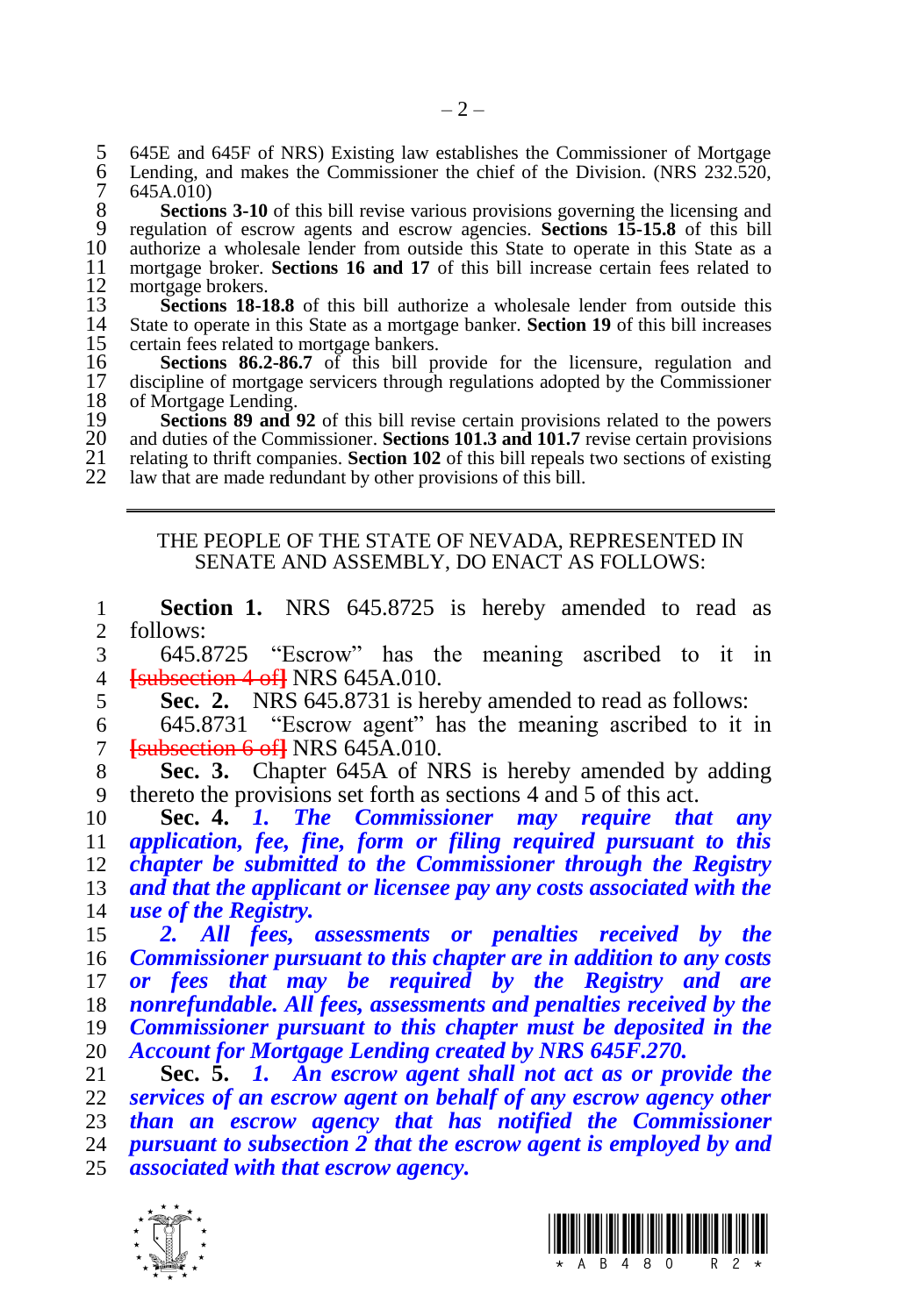*2. Before employing or associating with an escrow agent to administer escrows on its behalf, an escrow agency must:*

 *(a) File with the Commissioner, on a form and in a manner prescribed by the Commissioner, a request to associate with the escrow agent; and*

*(b) Pay the fee required by NRS 645A.040.*

 *3. An escrow agent shall not associate or begin employment with an escrow agency until the Commissioner has provided notice to the escrow agency of acceptance of the request to associate with the escrow agent.*

 *4. An escrow agent shall not directly or indirectly receive any compensation, remuneration or fees related to the business of administering escrows from any escrow agency that the escrow agent is not associated with and employed by pursuant to this section.*

**Sec. 6.** NRS 645A.010 is hereby amended to read as follows:

 645A.010 As used in this chapter, unless the context otherwise requires:

 1. *"Business of administering escrows" or "administering escrows" means the process of managing, conducting or supervising an escrow or escrow-related transaction as an escrow agent or escrow agency.*

 *2. "Client" means a person that has engaged an escrow agent or escrow agency to administer an escrow related to a transaction.*

 *3.* "Commissioner" means the Commissioner of Mortgage Lending.

 **[**2.**]** *4.* "Construction control" has the meaning ascribed to it in NRS 627.050.

 **[**3.**]** *5. "Control person" means an executive officer, director, general partner, trustee, member or shareholder of an applicant or a licensee, or a person, who has the authority to participate in the direction, directly or indirectly through one or more other persons,* 

*of the management or policies of an applicant or a licensee.*

 *6.* "Division" means the Division of Mortgage Lending of the Department of Business and Industry.

 **[**4.**]** *7.* "Escrow" means any transaction wherein one person, for the purpose of effecting *or closing* the sale, *purchase, exchange,*  transfer, encumbering or leasing of real or personal property to another person **[**,**]** *or persons,* delivers any written instrument, money, evidence of title to real or personal property, or other thing of value to a third person *to be held by such third person* until the happening of a specified event or the performance of a prescribed condition, when it is then to be delivered by such third person *, in compliance with instructions under which he or she is to act,* to a grantee, grantor, promisee, promisor, obligee, obligor, *lessee, lessor,* 



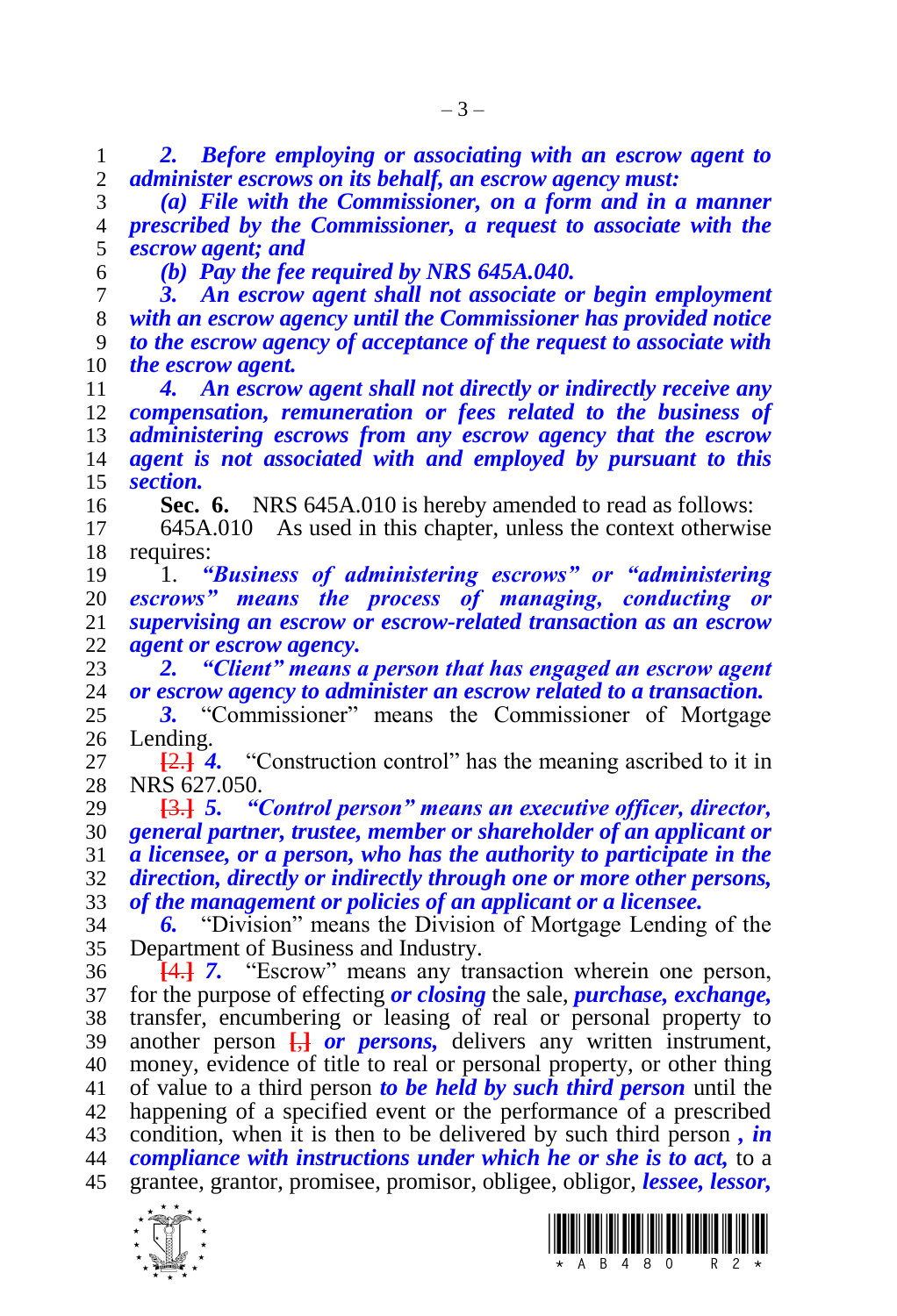bailee, bailor or any agent or employee **[**of any of the latter.**]** *thereof*. The term includes **[the collection of payments and the** 3 performance of related services by a third person in connection with a loan secured by a lien on real property and**]** the performance of the services of a construction control. **[**5.**]** *8.* "Escrow agency" means: (a) Any person who employs one or more escrow agents; or (b) An escrow agent who administers escrows on his or her own behalf. **[**6.**]** *9.* "Escrow agent" means any *natural* person *employed by and associated with an escrow agency* engaged in the business of administering escrows for compensation. *10. "Registry" has the meaning ascribed to it in NRS 645B.0128.* **Sec. 7.** NRS 645A.015 is hereby amended to read as follows: 645A.015 **[**The provisions of this chapter do not apply to:**]** 1. *Except as otherwise provided in subsection 2, it shall be unlawful for any person to engage in or carry on, or hold himself or herself out as engaging in or carrying on, the business of administering escrows or to act in the capacity of an escrow agent or escrow agency within this State or with respect to any transaction involving real or personal property located in this State without first obtaining a license as an escrow agent or*  escrow agency issued by the Commissioner pursuant to the *requirements of this chapter. 2. The licensing requirements of this chapter do not apply to:*  $(a)$  Any person  $\vdash$ 28 <del>(a) Doing *doing*</del> business under the laws of this State or the United States relating to banks, mutual savings banks, trust companies, savings and loan associations, common and consumer finance companies or industrial loan companies; **[**or**]** (b) **[**Licensed**]** *Any person licensed* pursuant to chapter 692A of NRS **[**.  $34 -2$ . An attorney at law rendering services in the performance of his or her duties as attorney at law, except an attorney actively 36 engaged in conducting an escrow agency.  $37 - 3.$ **}** ; *(c) Any person licensed to practice law in this State if: (1) The escrow transaction is performed by the attorney while engaged in the practice of law, or by employees of the law firm under the direct supervision of the attorney while engaged in the practice of law; (2) The escrow transaction is performed under the name of a person or entity identified and operated as a law firm; and*



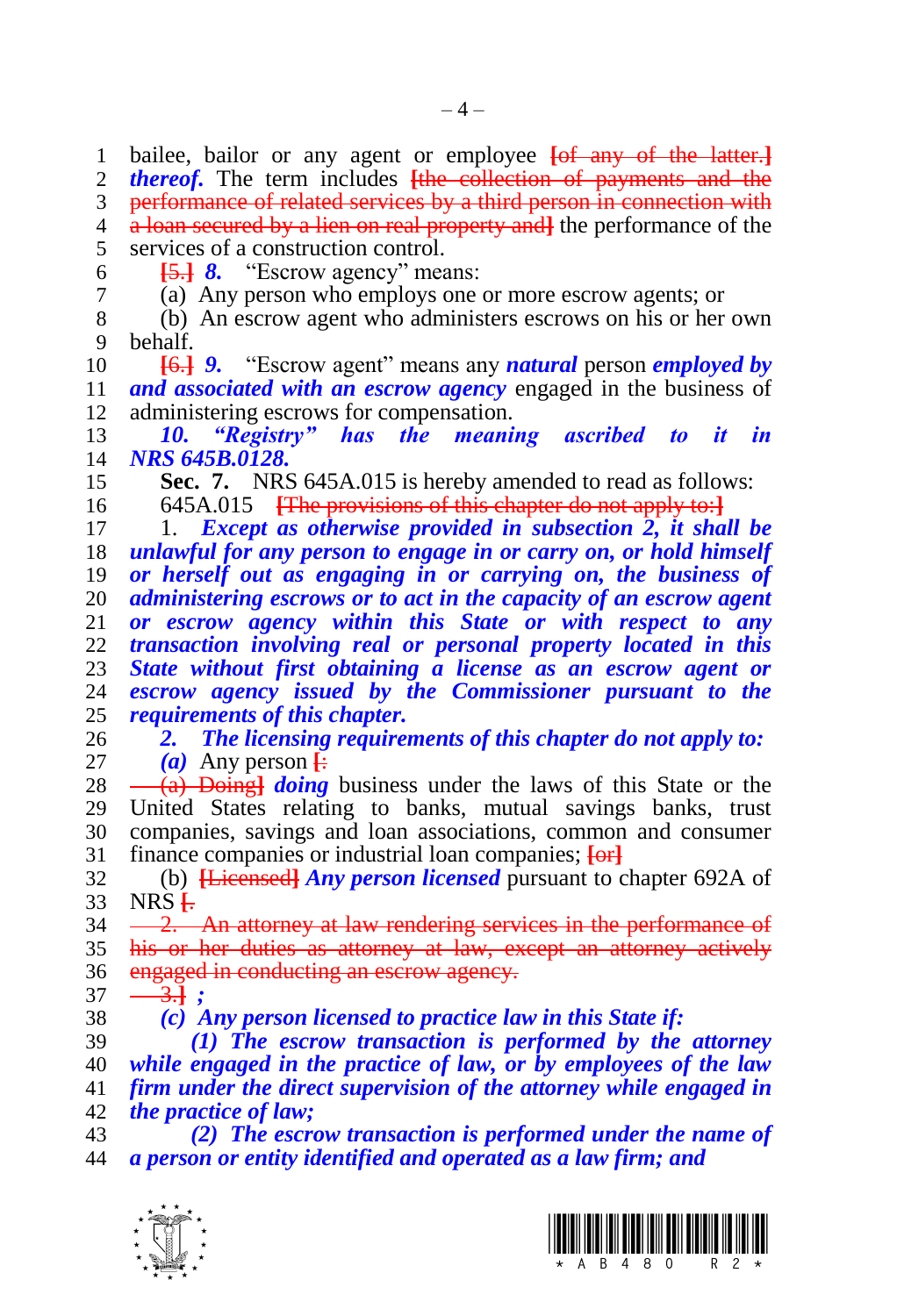1 *(3) Any money provided to the attorney related to the*  2 *escrow, other than money designated for attorney's fees and costs,*  3 *is deposited into, maintained within and disbursed from a client*  4 *trust account that complies with rules of this State governing the*  5 *conduct of attorneys;* 6 *(d)* Any firm or corporation which lends money on real or 7 personal property and is subject to licensing, supervision or auditing 8 by an agency of the United States or of this State **[**.  $9 \ \ \frac{-4.1}{7}$ ; or 10 *(e)* Any person doing any act under order of any court. 11 *3. As used in this section, "law firm" has the meaning*  12 *ascribed to it in NRS 38.435.* 13 **Sec. 8.** NRS 645A.020 is hereby amended to read as follows: 14 645A.020 1. **[**A person who wishes to be licensed as an 15 escrow agent or agency must file a written application in the Office 16 of the Commissioner.**]** *An application for, or renewal of, a license*  17 *as an escrow agency or escrow agent shall be made in writing to*  18 *the Commissioner on a form and in a manner prescribed by the*  19 *Commissioner.* 20 2. **[The application must:**<br>21 <del>(a) Be verified.</del>  $(a)$  Be verified.  $22$   $\rightarrow$   $(b)$  Be accompanied by the appropriate fee prescribed in 23 NRS 645A.040.<br>24 - (e) State the 24 (c) State the location of the applicant's principal office and 25 branch offices in the State and residence address. 26 - (d) State the name under which the applicant will conduct 27 business.  $28 \leftarrow (e)$  List the names, residence and business addresses of all 29 persons having an interest in the business as principals, partners, 30 officers, trustees or directors, specifying the capacity and title of 31 each. 32 (f) Indicate the general plan and character of the business.  $33 \left( \frac{\text{e}}{\text{e}} \right)$  State the length of time the applicant has been engaged in the 34 escrow business. 35 (h) Require a financial statement of the applicant. 36 <del>(i) Require such other information as the Commissioner</del> 37 determines necessary.  $38 \left( \frac{\text{ii}}{\text{ii}} \right)$  If for an escrow agency, designate a natural person to receive 39 service of process in this State for the agency.  $40 \left( k \right)$  Include a complete set of the fingerprints of the applicant or, 41 if the applicant is not a natural person, a complete set of the 42 fingerprints of each person who will have an interest in the escrow 43 agency as a principal, partner, officer, director or trustee, and 44 written permission authorizing the Division to forward the 45 fingerprints to the Central Repository for Nevada Records of



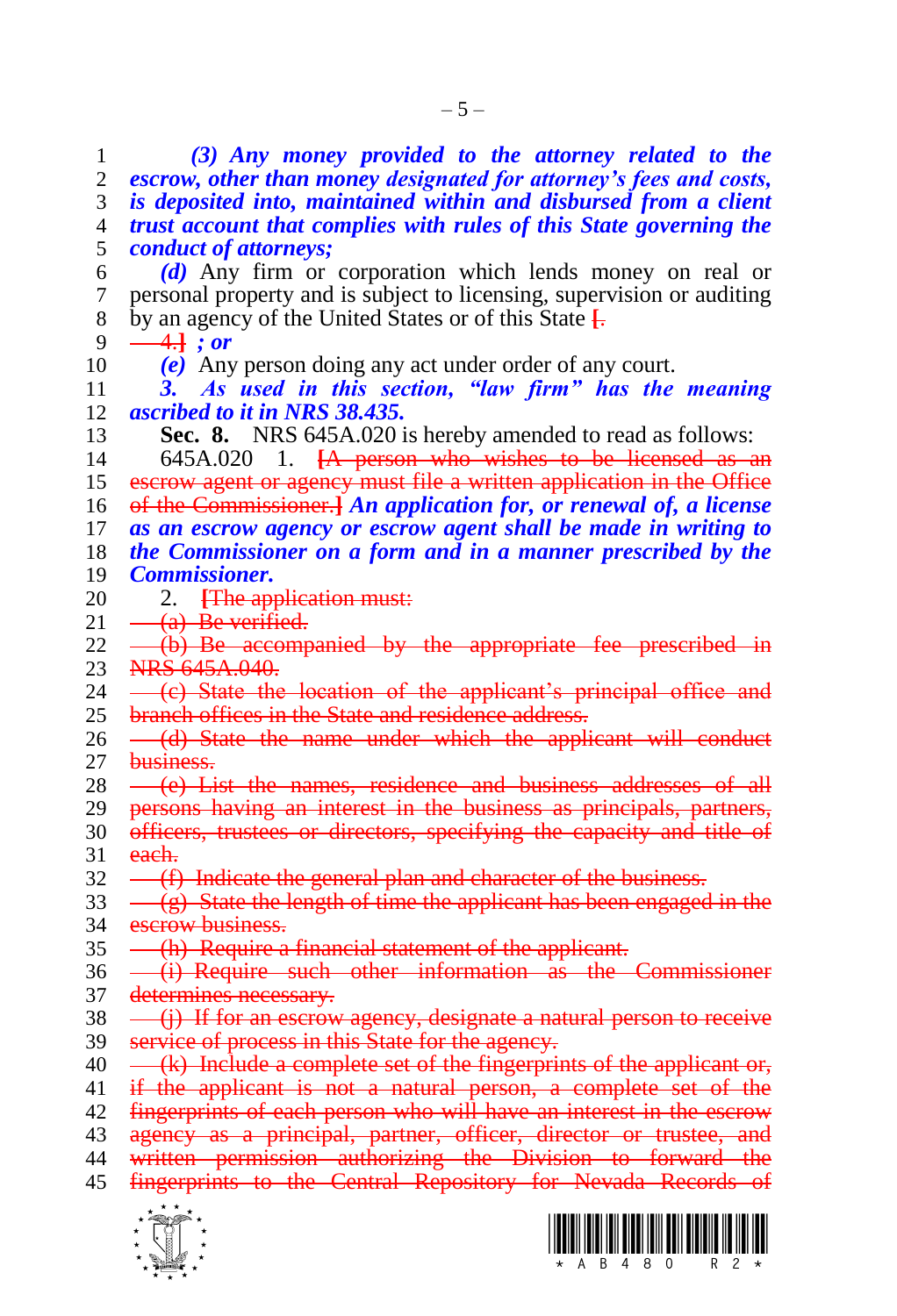1 <del>Criminal History for submission to the Federal Bureau of</del><br>2 <del>Investigation-for-its-report.</del> Investigation for its report.

 (l) Include all information required to complete the application.**]** *An applicant shall include in an application for an initial license:*

*(a) Any application fee required pursuant to NRS 645A.040;*

 *(b) All content required to be included in the application by the Commissioner;*

 *(c) Written consent authorizing the Commissioner to conduct a background investigation of the applicant and, if applicable, each control person of the applicant, including, without limitation, authorization to obtain:*

 *(1) An independent credit report from a consumer reporting agency described in section 603(f) of the Fair Credit Reporting Act, 15 U.S.C. § 1681a(f);*

 *(2) A criminal history report from the Federal Bureau of Investigation or any criminal history repository of any state, national or international governmental agency or entity; and*

 *(3) Information related to any administrative, civil or criminal proceedings in any jurisdiction in which the applicant, or a control person of the applicant, is or has been a party;*

 *(d) A complete set of fingerprints of the applicant or, if the applicant is not a natural person, a complete set of fingerprints of each control person of the applicant to forward to the Central Repository for Nevada Records of Criminal History for submission to the Federal Bureau of Investigation for its report; and*

 *(e) Any other information required by this chapter, the Commissioner, an order of the Commissioner or requested in connection with the evaluation and investigation of the qualifications and suitability of the applicant for licensure.*

 3. *The applicant shall include in an application for renewal of an existing license:*

*(a) Any renewal fee required pursuant to NRS 645A.040;*

 *(b) All content required by the Commissioner in the application form; and*

 *(c) Any other information required by this chapter, the Commissioner, an order of the Commissioner or requested in connection with the evaluation and investigation of the qualifications and suitability of the applicant for licensure.*

 *4.* If the Commissioner determines, after investigation, that the experience, character, financial condition, business reputation and general fitness of the applicant *, or the control persons of the applicant,* are such as to command the confidence of the public and to warrant the belief that the business conducted will protect and safeguard the public, the Commissioner shall issue *or renew* a license to the applicant as an escrow agent or *escrow* agency.



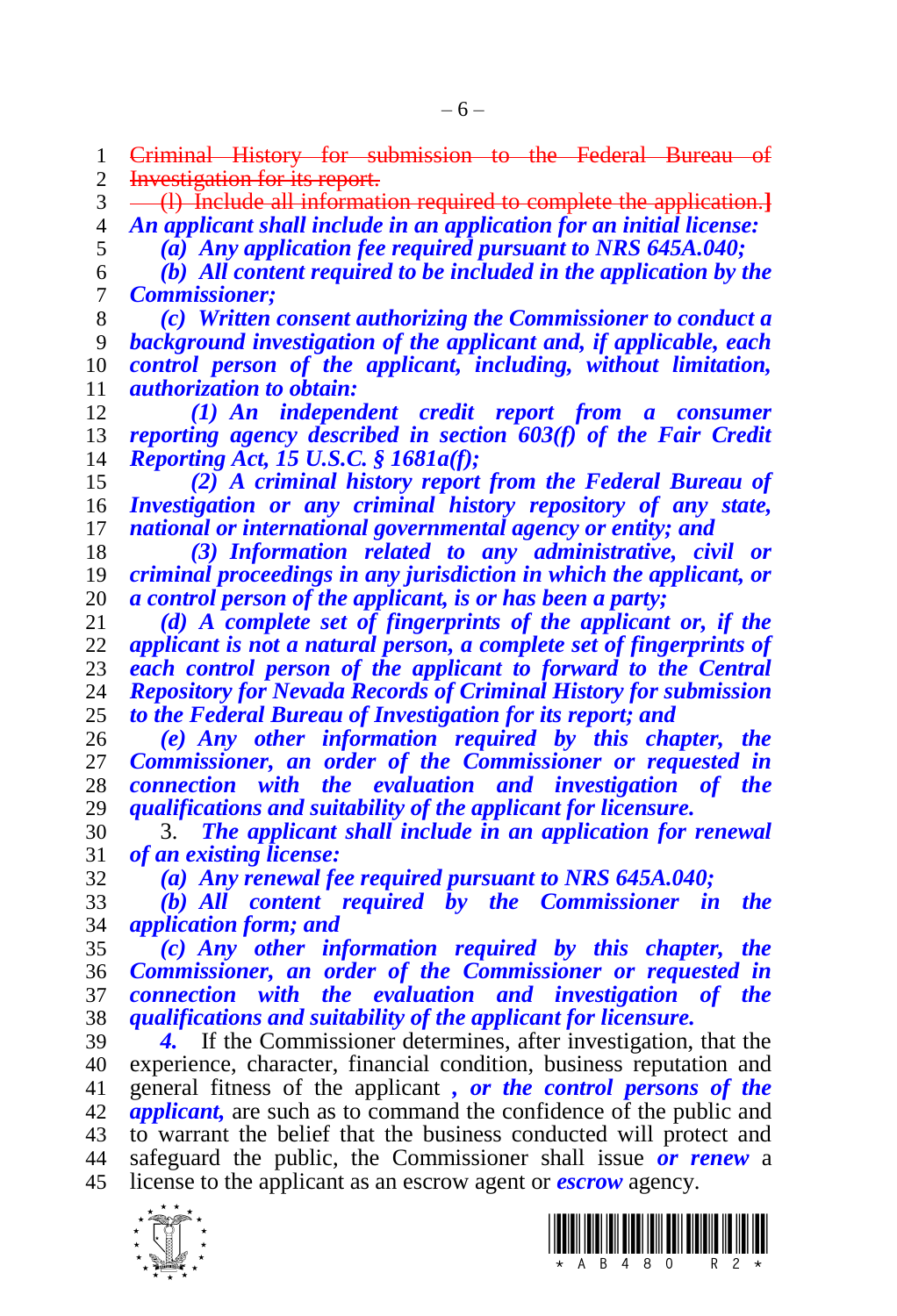**[**4. The Commissioner may waive the investigation required by subsection 3 if the applicant submits with the application 3 satisfactory proof that the applicant, in good standing, currently holds a license, or held a license, within 1 year before the date the applicant submits his or her application, which was issued pursuant to the provisions of NRS 692A.103.**]**

 5. An **[**escrow agent or agency shall immediately notify**]** *applicant for a license, and a licensee upon the issuance or renewal of a license, shall have a continuing obligation to provide written notification to* the Division of any material change in the information contained in the application **[**.**]** *for an initial license or renewal of an existing license.*

 6. A person may not be licensed as an escrow agent or agency or be a **[**principal, partner, officer, director or trustee**]** *control person* of an escrow agency if the person is the holder of an active license issued pursuant to chapter 645 of NRS.

 7. If the Commissioner finds that additional information is required to consider the application, the Commissioner shall send a letter to the applicant which specifies the additional requirements 20 that the applicant must satisfy within 30 days after receiving the 21 letter to obtain a license. If the applicant does not satisfy all letter to obtain a license. If the applicant does not satisfy all additional requirements set forth in the letter within 30 days after 23 receipt of the letter, the application will be deemed to have been<br>24 denied, and the applicant must reapply to obtain a license. The denied, and the applicant must reapply to obtain a license. The Commissioner may, for good cause, extend the 30-day period prescribed in this subsection.

**Sec. 9.** NRS 645A.032 is hereby amended to read as follows:

 645A.032 1. The Division shall issue to each licensee a license which:

 (a) Shows the name and address of the licensee, and in the case of an escrow agent, the name of the *licensed* escrow agency with whom the escrow agent will be *employed and* associated **[**.**]** *; and*

(b) **[**Has imprinted thereon the seal of the Division.

 (c)**]** Contains any additional **[**matter**]** *information* prescribed by the **[**Division.**]** *Commissioner.*

 2. No escrow agent may be associated with **[**or**]** *and* employed by more than one escrow agency at the same time.

**Sec. 10.** NRS 645A.036 is hereby amended to read as follows:

 645A.036 1. Every escrow agency shall maintain a definite place of business *,* **[**within the State,**]** which must be a room or rooms used for the transaction of escrows, or such business and any allied businesses, and which must serve as the office for the transaction of business pursuant to the authority granted in the license.



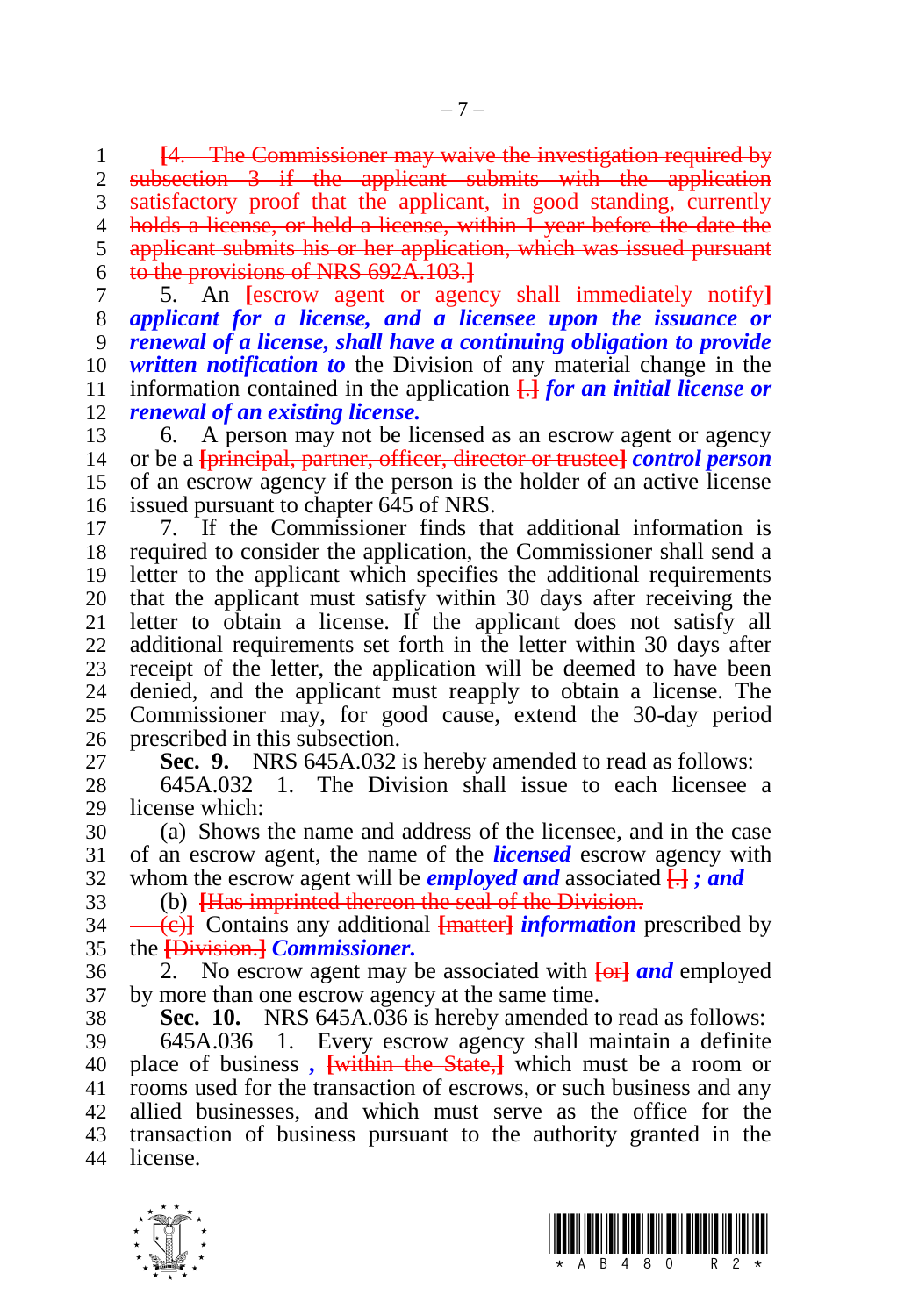1 2. The place of business must be specified in the application 2 for the license and so designated on the license. for the license and so designated on the license.

 3. A license does not authorize the licensee to transact business from any office other than that designated in the license.

**Sec. 11.** (Deleted by amendment.)

 **Sec. 11.5.** NRS 645A.041 is hereby amended to read as 7 follows:<br>8 645A.041

 645A.041 1. Except as otherwise provided in NRS 645A.042, as a condition to doing business in this State, each escrow agency shall deposit with the Commissioner and keep in full force and effect a corporate surety bond payable to the State of Nevada, in the amount set forth in subsection 4, which is executed by a corporate surety satisfactory to the Commissioner and which names as principals the escrow agency and all escrow agents employed by **[**or**]** *and* associated with the escrow agency.

 2. At the time of filing an application for a license as an escrow agent, the applicant shall file with the Commissioner proof that the applicant is named as a principal on the corporate surety bond deposited with the Commissioner by the escrow agency with whom 20 he or she is associated  $\frac{1}{\pi}$  *and* employed.<br>21 3. The bond must be in substantially t

3. The bond must be in substantially the following form:

 Know All Persons by These Presents, that ........................, as principal, and ........................, as surety, are held and firmly bound unto the State of Nevada for the use and benefit of any person who suffers damages because of a violation of any of the provisions of chapter 645A of NRS, in the sum of ............, lawful money of the United States, to be paid to the State of Nevada for such use and benefit, for which payment well and truly to be made, and that we bind ourselves, our heirs, executors, administrators, successors and assigns, jointly and severally, firmly by these presents.

 The condition of that obligation is such that: Whereas, the principal has been issued a license as an escrow agency or escrow agent by the Commissioner of Mortgage Lending of the Department of Business and Industry of the State of Nevada and is required to furnish a bond, which is conditioned as set forth in this bond:

 Now, therefore, if the principal, his or her agents and employees, strictly, honestly and faithfully comply with the provisions of chapter 645A of NRS, and pay all damages suffered by any person because of a violation of any of the provisions of chapter 645A of NRS, or by reason of any fraud, dishonesty, misrepresentation or concealment of material facts growing out of any transaction governed by the

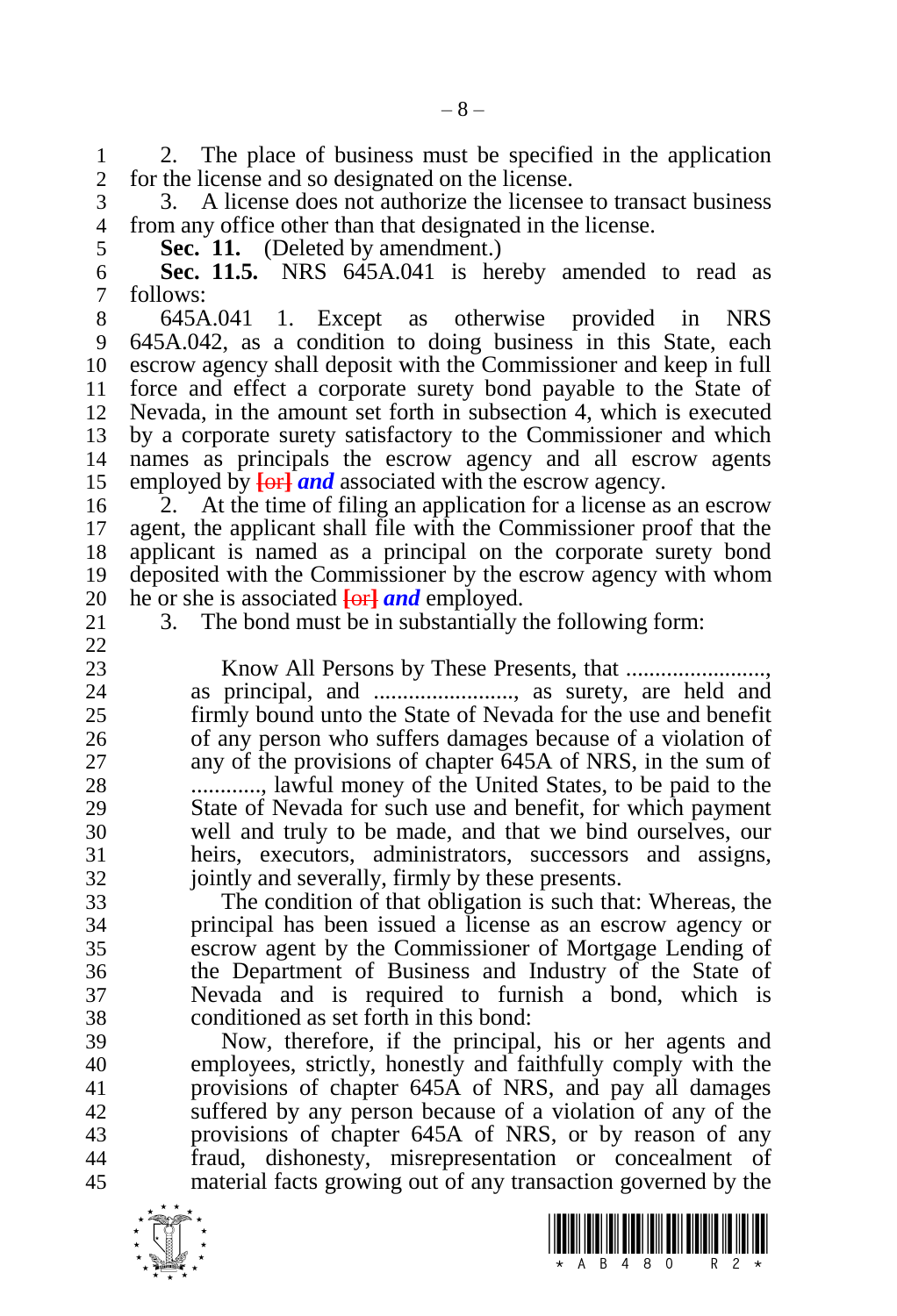| 1<br>$\overline{c}$<br>3<br>$\overline{4}$<br>5<br>6<br>7<br>8<br>9<br>10 | provisions of chapter 645A of NRS, then this obligation is<br>void; otherwise it remains in full force.<br>This bond becomes effective on the (day) of<br>surety is released from liability by the Commissioner of<br>Mortgage Lending or until this bond is cancelled by the<br>surety. The surety may cancel this bond and be relieved of<br>further liability hereunder by giving 60 days' written notice to<br>the principal and to the Commissioner of Mortgage Lending<br>of the Department of Business and Industry of the State of |
|---------------------------------------------------------------------------|--------------------------------------------------------------------------------------------------------------------------------------------------------------------------------------------------------------------------------------------------------------------------------------------------------------------------------------------------------------------------------------------------------------------------------------------------------------------------------------------------------------------------------------------|
| 11                                                                        | Nevada.                                                                                                                                                                                                                                                                                                                                                                                                                                                                                                                                    |
| 12                                                                        | In Witness Whereof, the seal and signature of the principal                                                                                                                                                                                                                                                                                                                                                                                                                                                                                |
| 13                                                                        | hereto is affixed, and the corporate seal and the name of the                                                                                                                                                                                                                                                                                                                                                                                                                                                                              |
| 14                                                                        | surety hereto is affixed and attested by its authorized officers                                                                                                                                                                                                                                                                                                                                                                                                                                                                           |
| 15                                                                        | οf                                                                                                                                                                                                                                                                                                                                                                                                                                                                                                                                         |
| 16                                                                        |                                                                                                                                                                                                                                                                                                                                                                                                                                                                                                                                            |
| 17                                                                        |                                                                                                                                                                                                                                                                                                                                                                                                                                                                                                                                            |
| 18                                                                        |                                                                                                                                                                                                                                                                                                                                                                                                                                                                                                                                            |
| 19                                                                        | Principal                                                                                                                                                                                                                                                                                                                                                                                                                                                                                                                                  |
| 20                                                                        |                                                                                                                                                                                                                                                                                                                                                                                                                                                                                                                                            |
| 21                                                                        | Surety                                                                                                                                                                                                                                                                                                                                                                                                                                                                                                                                     |
| 22                                                                        |                                                                                                                                                                                                                                                                                                                                                                                                                                                                                                                                            |
| 23                                                                        |                                                                                                                                                                                                                                                                                                                                                                                                                                                                                                                                            |
| 24                                                                        |                                                                                                                                                                                                                                                                                                                                                                                                                                                                                                                                            |
| 25                                                                        | Nevada Licensed Insurance Agent                                                                                                                                                                                                                                                                                                                                                                                                                                                                                                            |
| 26                                                                        |                                                                                                                                                                                                                                                                                                                                                                                                                                                                                                                                            |
| 27                                                                        | Each escrow agency shall deposit a corporate surety bond<br>4.                                                                                                                                                                                                                                                                                                                                                                                                                                                                             |
| 28                                                                        | that complies with the provisions of this section or a substitute form                                                                                                                                                                                                                                                                                                                                                                                                                                                                     |
| 29                                                                        | of security that complies with the provisions of NRS 645A.042 in                                                                                                                                                                                                                                                                                                                                                                                                                                                                           |
| 30                                                                        | the following amount based upon the average monthly balance of                                                                                                                                                                                                                                                                                                                                                                                                                                                                             |
| 31                                                                        | the trust account or escrow account maintained by the escrow                                                                                                                                                                                                                                                                                                                                                                                                                                                                               |
| 32                                                                        | agency pursuant to NRS 645A.160:                                                                                                                                                                                                                                                                                                                                                                                                                                                                                                           |
| 33                                                                        |                                                                                                                                                                                                                                                                                                                                                                                                                                                                                                                                            |
| 34                                                                        | AVERAGE MONTHLY BALANCE AMOUNT OF BOND OR                                                                                                                                                                                                                                                                                                                                                                                                                                                                                                  |
| 35                                                                        |                                                                                                                                                                                                                                                                                                                                                                                                                                                                                                                                            |
| 36                                                                        |                                                                                                                                                                                                                                                                                                                                                                                                                                                                                                                                            |
| 37                                                                        | More than \$50,000 but not more than \$250,000  50,000                                                                                                                                                                                                                                                                                                                                                                                                                                                                                     |
| 38                                                                        | More than \$250,000 but not more than \$500,000  100,000                                                                                                                                                                                                                                                                                                                                                                                                                                                                                   |
| 39                                                                        | More than \$500,000 but not more than \$750,000  150,000                                                                                                                                                                                                                                                                                                                                                                                                                                                                                   |
| 40                                                                        | More than \$750,000 but not more than \$1,000,000  200,000                                                                                                                                                                                                                                                                                                                                                                                                                                                                                 |
| 41                                                                        |                                                                                                                                                                                                                                                                                                                                                                                                                                                                                                                                            |
| 42                                                                        |                                                                                                                                                                                                                                                                                                                                                                                                                                                                                                                                            |
| 43                                                                        | The Commissioner shall determine the appropriate amount of the                                                                                                                                                                                                                                                                                                                                                                                                                                                                             |
| 44                                                                        | surety bond or substitute form of security that must be deposited                                                                                                                                                                                                                                                                                                                                                                                                                                                                          |
| 45                                                                        | initially by the escrow agency based upon the expected average                                                                                                                                                                                                                                                                                                                                                                                                                                                                             |



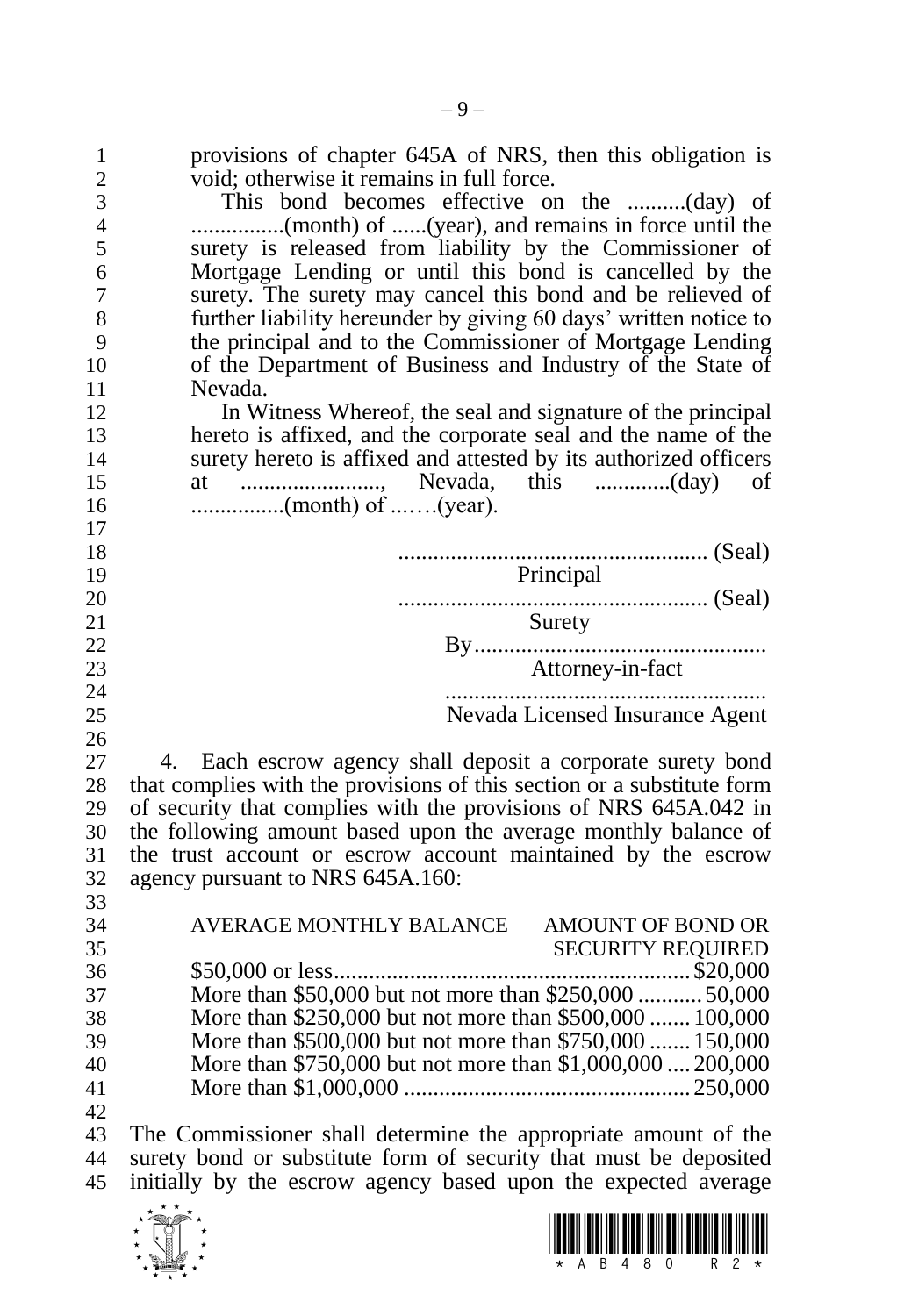monthly balance of the trust account or escrow account maintained by the escrow agency pursuant to NRS 645A.160. After the initial deposit, the Commissioner shall, on a semiannual basis, determine the appropriate amount of the surety bond or substitute form of security that must be deposited by the escrow agency based upon the average monthly balance of the trust account or escrow account maintained by the escrow agency pursuant to NRS 645A.160.

 5. A bond used to satisfy the requirements of NRS 627.180 or a substitute for that bond which satisfies the requirements of NRS 627.183 may be used to satisfy the requirements of this section if:

 (a) The amount required by NRS 627.180 for a bond is not less than the amount required by this section for a bond; or

 (b) The amount required by NRS 627.180 for a bond is less than the amount required by this section for a bond, and the escrow agency deposits an additional bond in an amount not less than the difference between the amount required by NRS 627.180 and the amount required by this section.

 **Sec. 11.7.** NRS 645A.196 is hereby amended to read as follows:

20 645A.196 1. Whenever an escrow agent terminates, for any 21 reason, his or her employment with the escrow agency with whom reason, his or her employment with the escrow agency with whom the escrow agent was associated, the escrow agency shall:

23 (a) Immediately deliver or send by certified mail to the Division 24 the escrow agent's license, together with a written statement of the the escrow agent's license, together with a written statement of the circumstances surrounding the termination.

 (b) At the time of delivering or mailing the license to the Division, address a communication to the last known residence address of the escrow agent, advising the escrow agent that his or her license has been delivered or mailed to the Division. A copy of the communication must accompany the license when delivered or mailed to the Division.

 2. An escrow agent shall not perform either directly or indirectly any act for which a license is required pursuant to this chapter:

 (a) On or after the date the Division receives the escrow agent's license from the escrow agency until the license is transferred or reissued or until a new license is issued.

 (b) Without being associated with **[**or**]** *and* employed by a licensed escrow agency.

**Sec. 12.** NRS 645A.221 is hereby amended to read as follows:

 645A.221 If a person, or any general partner, director, officer, agent or employee of a person, violates the provisions of NRS **[**645A.210**]** *645A.015* or 645A.220:

 1. Any contracts entered into by that person for the escrow transaction are voidable by the other party to the contract; and



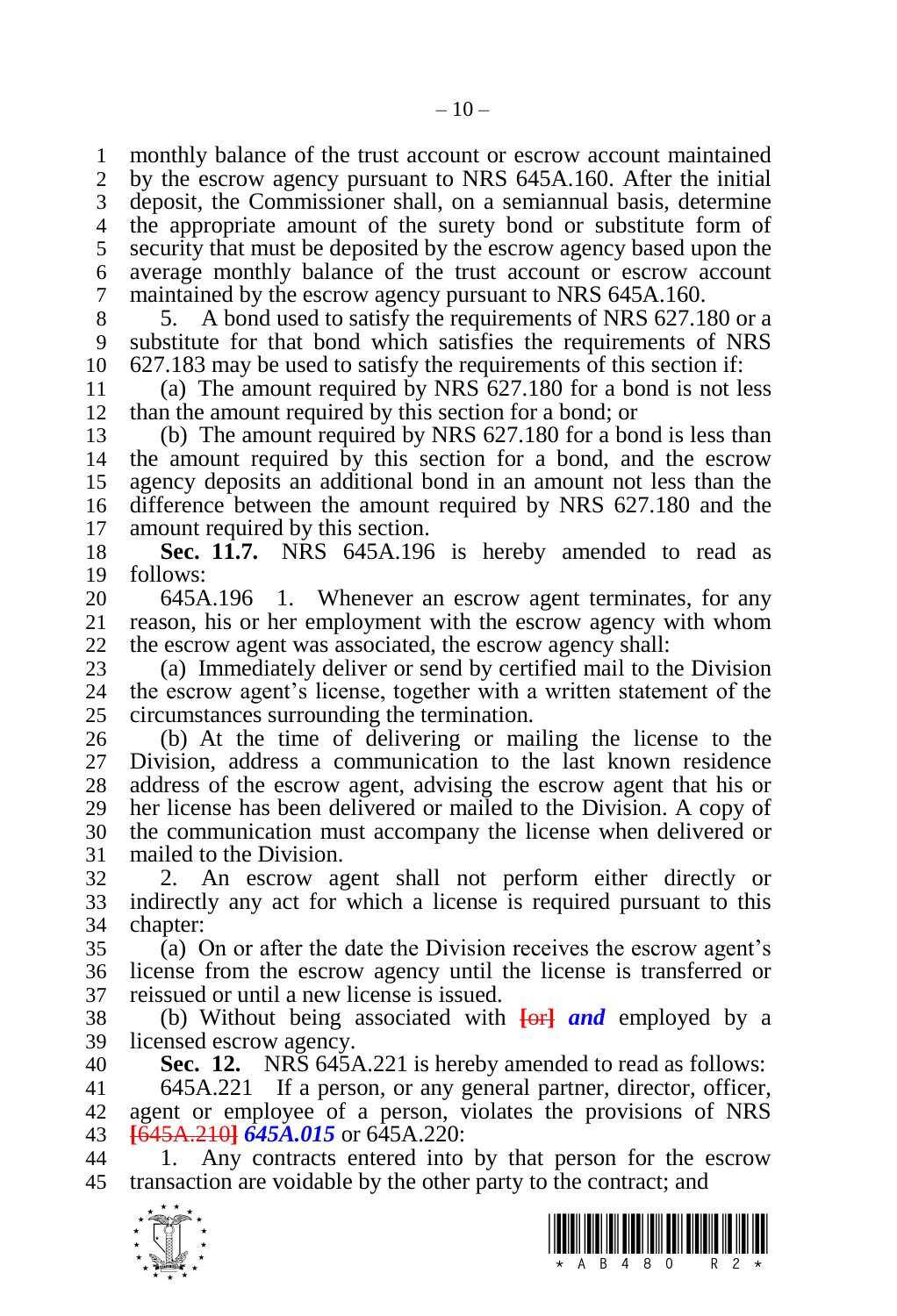1 2. In addition to any other remedy or penalty, the 2 Commissioner may impose an administrative fine of not more than Commissioner may impose an administrative fine of not more than \$50,000. **Sec. 13.** NRS 645A.222 is hereby amended to read as follows:

 645A.222 In addition to any other remedy or penalty, if a person violates the provisions of NRS **[**645A.210**]** *645A.015* or 645A.220, the respective parties to the escrow transaction may bring a civil action against the person for:

1. Actual and consequential damages;

 2. Punitive damages, which are subject to the provisions of 11 NRS 42.005;<br>12 3 Reaso

3. Reasonable attorney's fees and costs; and

 4. Any other legal or equitable relief that the court deems appropriate.

 **Sec. 14.** NRS 645A.230 is hereby amended to read as follows: 645A.230 Any person who violates:

 1. NRS *645A.015,* 645A.160 **[**, 645A.210**]** or 645A.220 is guilty of a gross misdemeanor.

 2. Any other provision of this chapter is guilty of a 20 misdemeanor.<br>21 **Sec. 15.** 

**Sec. 15.** Chapter 645B of NRS is hereby amended by adding thereto a new section to read as follows:

*"Wholesale lender" means a person who:*

*1. Holds himself or herself out:*

 *(a) For hire to serve as an agent for any person who has money to lend, if the loan is or will be secured by a lien on real property;*

 *(b) As being able to make loans secured by liens on real property; or*

 *(c) As being able to buy or sell notes secured by liens on real property; and*

*2. Does not directly:*

 *(a) Take or receive an application from a borrower for a loan which will be secured by a lien on real property; or*

 *(b) Negotiate any terms with a borrower relating to a loan which will be secured by a lien on real property.*

 **Sec. 15.4.** NRS 645B.010 is hereby amended to read as follows:

 645B.010 As used in this chapter, unless the context otherwise requires, the words and terms defined in NRS 645B.0104 to

645B.0135, inclusive, *and section 15 of this act* have the meanings

ascribed to them in those sections.



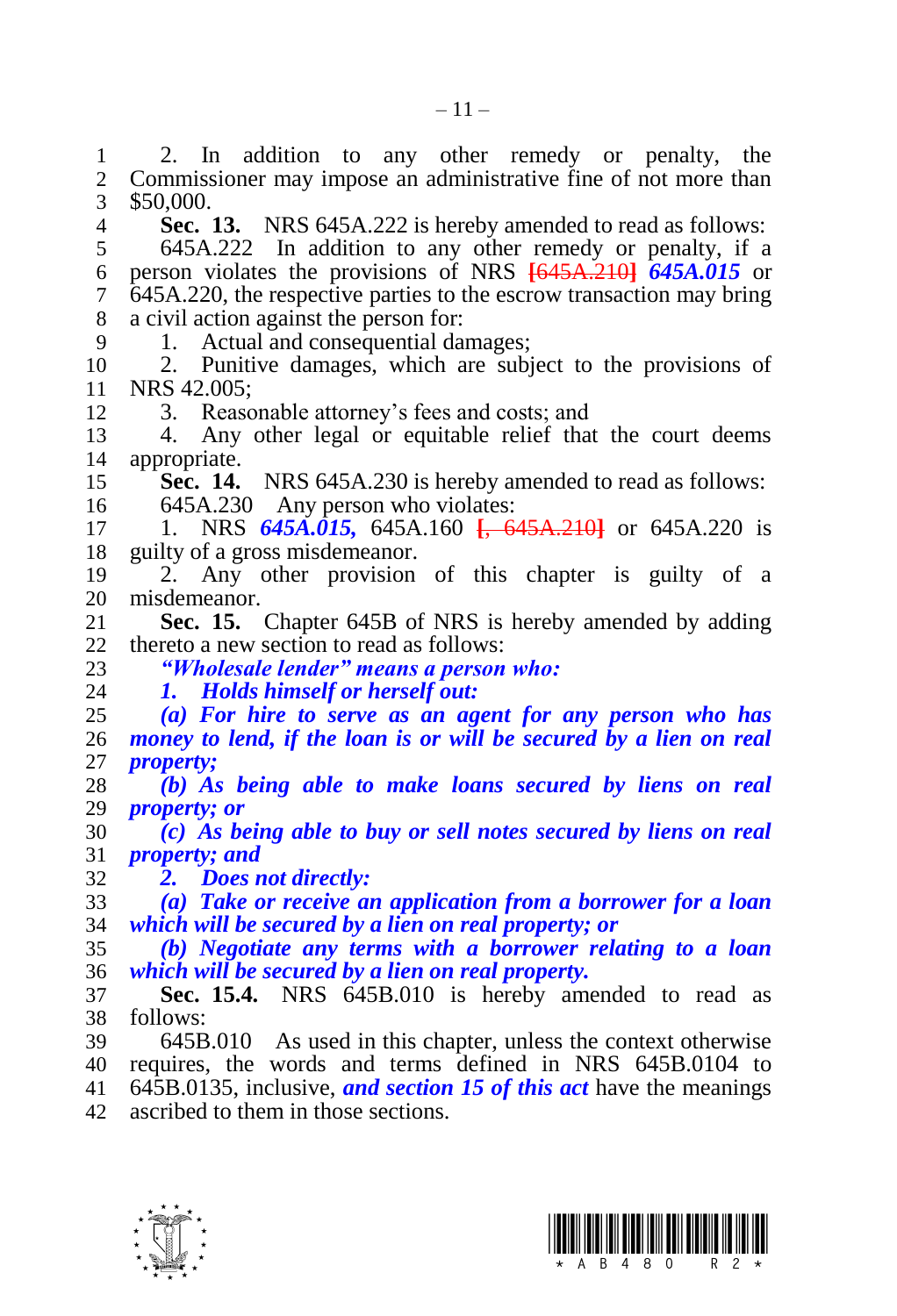**Sec. 15.6.** NRS 645B.0127 is hereby amended to read as 2 follows: follows:

 645B.0127 1. "Mortgage broker" means a person who, directly or indirectly:

 (a) Holds himself or herself out for hire to serve as an agent for any person in an attempt to obtain a loan which will be secured by a lien on real property;

 (b) Holds himself or herself out for hire to serve as an agent for any person who has money to lend, if the loan is or will be secured by a lien on real property;

 (c) Holds himself or herself out as being able to make loans secured by liens on real property;

 (d) Holds himself or herself out as being able to buy or sell notes secured by liens on real property; or

 (e) Offers for sale in this State any security which is exempt from registration under state or federal law and purports to make investments in promissory notes secured by liens on real property.

2. *The term includes a wholesale lender.*

 *3.* The term does not include a person who is licensed as a 20 mortgage banker, as defined in NRS 645E.100, unless the person is also licensed as a mortgage broker pursuant to this chapter. also licensed as a mortgage broker pursuant to this chapter.

 **Sec. 15.8.** NRS 645B.020 is hereby amended to read as 23 follows:<br>24 645B

 645B.020 1. A person who wishes to be licensed as a mortgage broker must file a written application for a license with the Office of the Commissioner and pay the fee required pursuant to NRS 645B.050. The Commissioner may require the applicant or person to submit the information or pay the fee directly to the Division or, if the applicant or person is required to register or voluntarily registers with the Registry, to the Division through the Registry. An application for a license as a mortgage broker must:

 (a) State the name, residence address and business address of the applicant and *, if the applicant is a mortgage broker other than a wholesale lender,* the location of each principal office and branch office at which the mortgage broker will conduct business within this State *.* **[**, including, without limitation,**]**

 *(b) State the location of* any *principal office,* office or other place of business located outside this State from which the mortgage broker will conduct business in this State and any office or other place of business which the applicant maintains as a corporate or home office.

 **[**(b)**]** *(c)* State the name under which the applicant will conduct business as a mortgage broker.

 **[**(c)**]** *(d)* List the name, residence address and business address of each person who will:



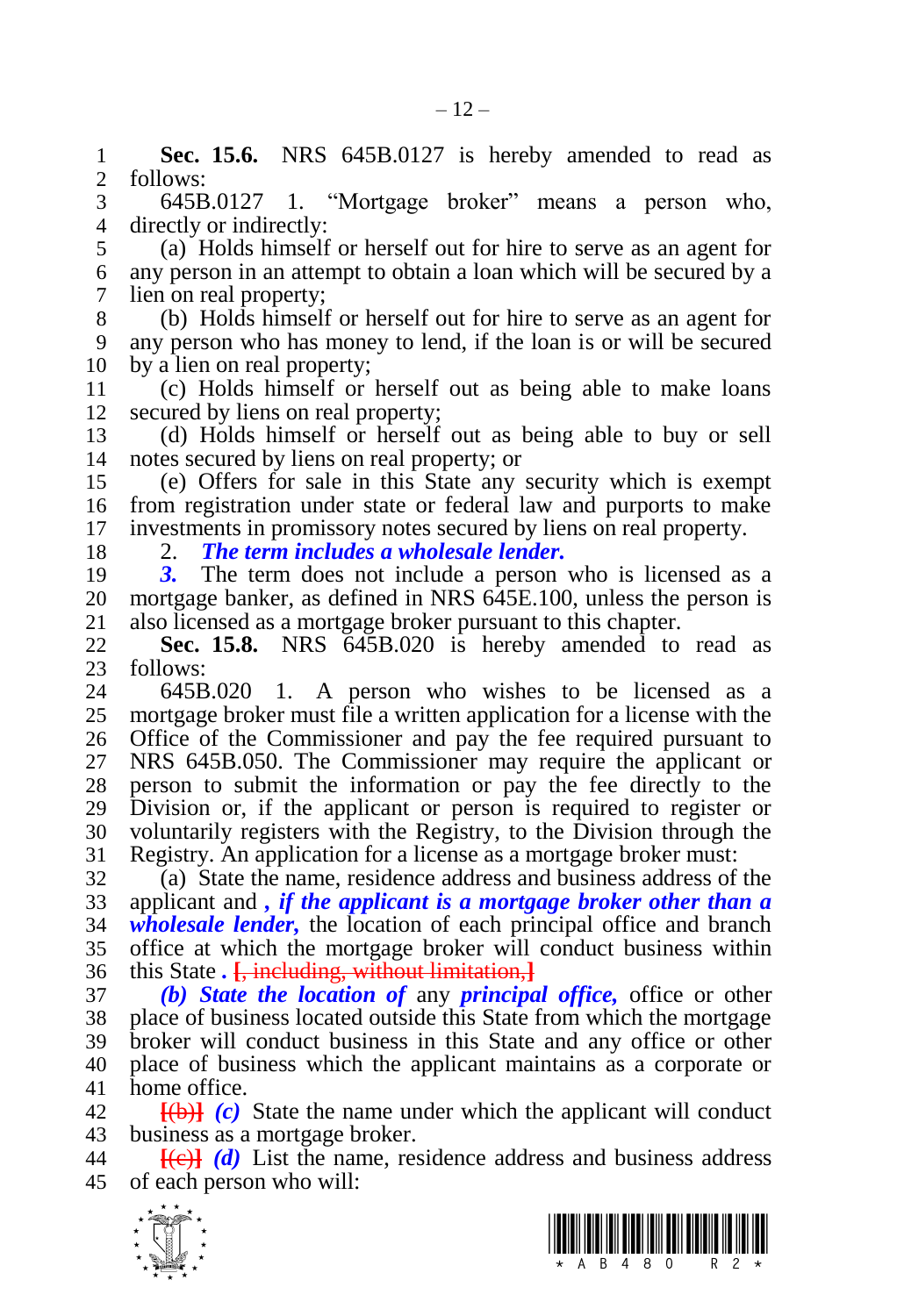(1) If the applicant is not a natural person, have an interest in the mortgage broker as a principal, partner, officer, director or trustee, specifying the capacity and title of each such person.

 $\overline{2}$  Be associated with or employed by the mortgage broker as a mortgage agent.

 **[**(d)**]** *(e)* Include a general business plan and a description of the policies and procedures that the mortgage broker and his or her mortgage agents will follow to arrange and service loans and to conduct business pursuant to this chapter.

10  $[\text{Fe}]$  *(f)* State the length of time the applicant has been engaged in the business of a mortgage broker.

 $[\frac{f(f)}{f}](g)$  Include a financial statement of the applicant and, if applicable, satisfactory proof that the applicant will be able to maintain continuously the net worth required pursuant to NRS 645B.115.

  $\frac{1}{2}$   $\frac{1}{2}$   $\frac{1}{2}$   $\frac{1}{2}$  Include all information required to complete the application.

 **[**(h)**]** *(i)* Unless fingerprints were submitted to the Registry for the person, include a complete set of fingerprints for each natural 20 person who is a principal, partner, officer, director or trustee of the 21 applicant which the Division may forward to the Central Repository applicant which the Division may forward to the Central Repository for Nevada Records of Criminal History for submission to the 23 Federal Bureau of Investigation for its report.<br>24  $\frac{[H]}{[H]}$  (i) Include any other information re

 $\overline{f(i)}$  *(i)* Include any other information required pursuant to the regulations adopted by the Commissioner or an order of the Commissioner.

 2. If a mortgage broker will conduct business in this State at one or more branch offices, the mortgage broker must apply for a license for each such branch office.

 3. Except as otherwise provided by law, the Commissioner shall issue a license to an applicant as a mortgage broker if:

 (a) The application is verified by the Commissioner and complies with the requirements of this chapter; and

 (b) The applicant and each general partner, officer or director of the applicant, if the applicant is a partnership, corporation or unincorporated association:

 (1) Has demonstrated financial responsibility, character and general fitness so as to command the confidence of the community and warrant a determination that the applicant will operate honestly, fairly and efficiently for the purposes of this chapter.

 (2) Has not been convicted of, or entered or agreed to enter a plea of guilty or nolo contendere to, a felony in a domestic, foreign or military court within the 7 years immediately preceding the date of the application, or at any time if such felony involved an act of

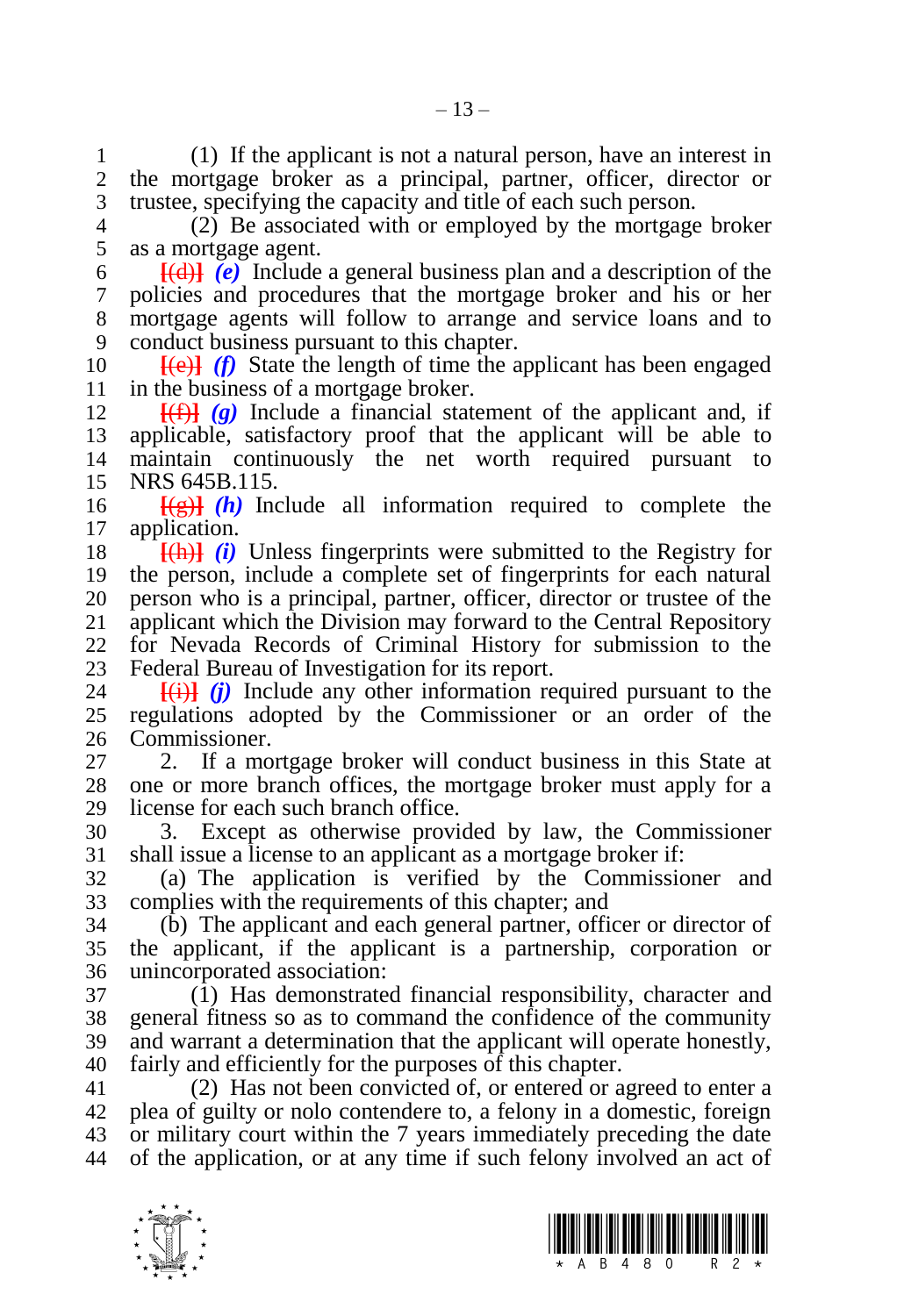fraud, dishonesty or a breach of trust, moral turpitude or money laundering.

 (3) Has not made a false statement of material fact on the application.

 (4) Has never had a license or registration as a mortgage agent, mortgage banker, mortgage broker or residential mortgage loan originator revoked in this State or any other jurisdiction or had a financial services license revoked within the immediately preceding 10 years.

 (5) Has not violated any provision of this chapter or chapter 645E of NRS, a regulation adopted pursuant thereto or an order of the Commissioner.

 4. A person may apply for a license for an office or other place of business located outside this State from which the applicant will conduct business in this State if the applicant has a license issued pursuant to this chapter for an office or other place of business located in this State **[**,**]** *or if the applicant will conduct business in this State only as a wholesale lender,* and the applicant submits with the application for a license a statement signed by the applicant 20 which states that the applicant agrees to:<br>21 (a) Make available *electronically o* 

 (a) Make available *electronically or* at a location within this State the books, accounts, papers, records and files of the office or 23 place of business located outside this State to the Commissioner or a<br>24 representative of the Commissioner: or representative of the Commissioner; or

 (b) Pay the reasonable expenses for travel, meals and lodging of the Commissioner or a representative of the Commissioner incurred during any investigation or examination made at the office or place of business located outside this State.

 $29 \rightarrow$  The applicant must be allowed to choose between paragraph (a) or (b) in complying with the provisions of this subsection.

**Sec. 16.** NRS 645B.050 is hereby amended to read as follows:

 645B.050 1. A license as a mortgage broker issued pursuant to this chapter expires each year on December 31, unless it is renewed. To renew such a license, the licensee must submit to the Commissioner on or after November 1 and on or before December 31 of each year, or on a date otherwise specified by the Commissioner by regulation:

(a) An application for renewal;

 (b) The fee required to renew the license pursuant to this section;

(c) The information required pursuant to NRS 645B.051; and

 (d) All information required by the Commissioner or, if applicable, required by the Registry to complete the renewal.

 2. If the licensee fails to submit any item required pursuant to subsection 1 to the Commissioner on or after November 1 and on or



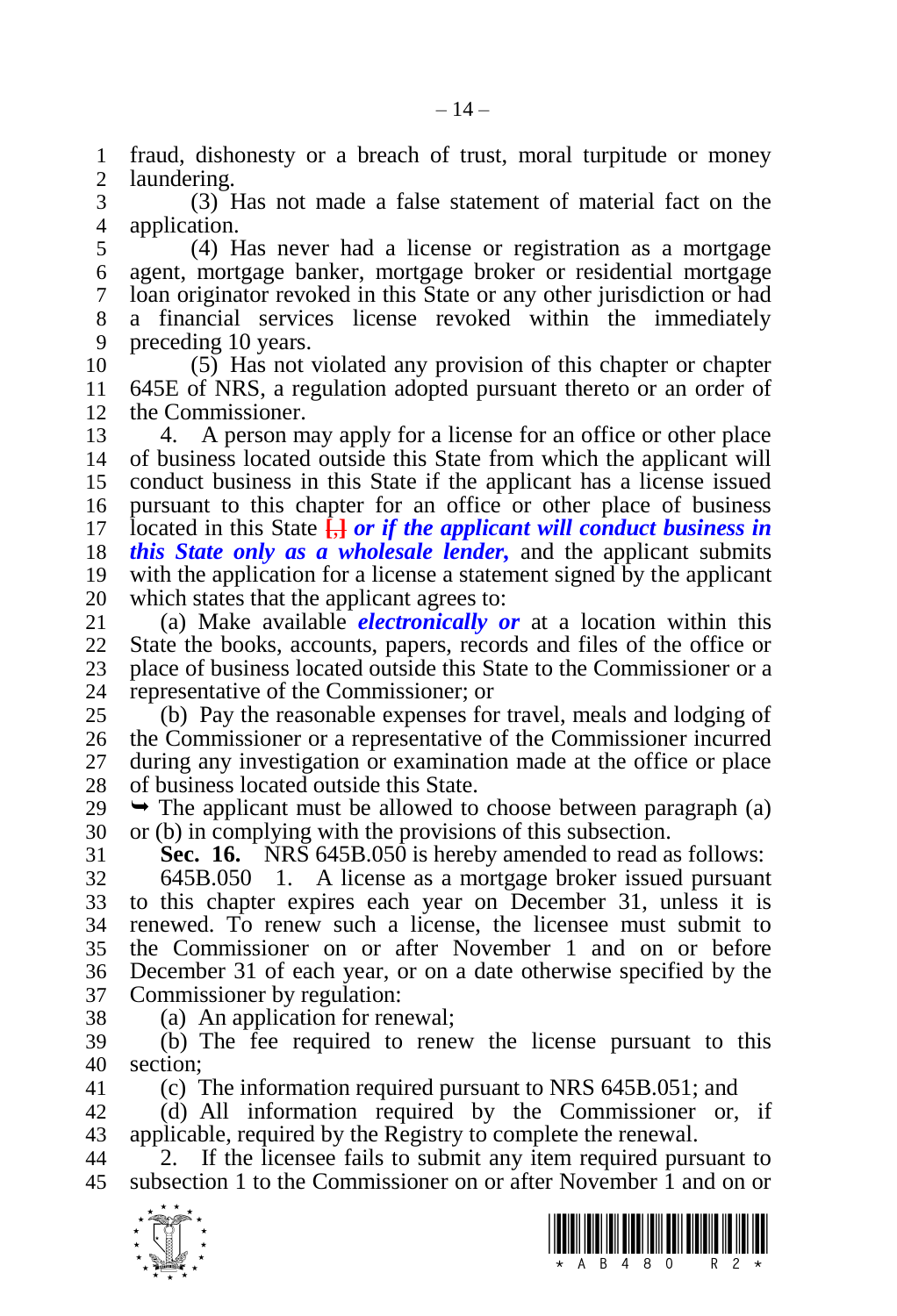before December 31 of any year, unless a different date is specified by the Commissioner by regulation, the license is cancelled as of December 31 of that year. The Commissioner may reinstate a cancelled license if the licensee submits to the Commissioner on or before February 28 of the following year:

(a) An application for renewal;

 (b) The fee required to renew the license pursuant to this section;

(c) The information required pursuant to NRS 645B.051;

 (d) Except as otherwise provided in this section, a reinstatement fee of not more than \$200; and

(e) All information required to complete the reinstatement.

 3. Except as otherwise provided in NRS 645B.016, a certificate of exemption issued pursuant to this chapter expires each year on December 31, unless it is renewed. To renew a certificate of exemption, a person must submit to the Commissioner on or after November 1 and on or before December 31 of each year or on a date otherwise specified by the Commissioner by regulation:

 (a) An application for renewal that includes satisfactory proof 20 that the person meets the requirements for an exemption from the provisions of this chapter: and provisions of this chapter; and

(b) The fee required to renew the certificate of exemption.

23 4. If the person fails to submit any item required pursuant to 24 subsection 3 to the Commissioner on or after November 1 and on or subsection 3 to the Commissioner on or after November  $\overline{1}$  and on or before December 31 of any year, unless a different date is specified by the Commissioner by regulation, the certificate of exemption is cancelled as of December 31 of that year. Except as otherwise provided in NRS 645B.016, the Commissioner may reinstate a cancelled certificate of exemption if the person submits to the Commissioner on or before February 28 of the following year:

 (a) An application for renewal that includes satisfactory proof that the person meets the requirements for an exemption from the provisions of this chapter;

(b) The fee required to renew the certificate of exemption; and

 (c) Except as otherwise provided in this section, a reinstatement fee of not more than \$100.

 5. Except as otherwise provided in this section, a person must pay the following fees to apply for, to be issued or to renew a license as a mortgage broker pursuant to this chapter:

 (a) To file an original application for a license, not more than \$1,500 for the principal office and not more than **[**\$40**]** *\$400* for each branch office. The person must also pay such additional expenses incurred in the process of investigation as the Commissioner deems necessary.



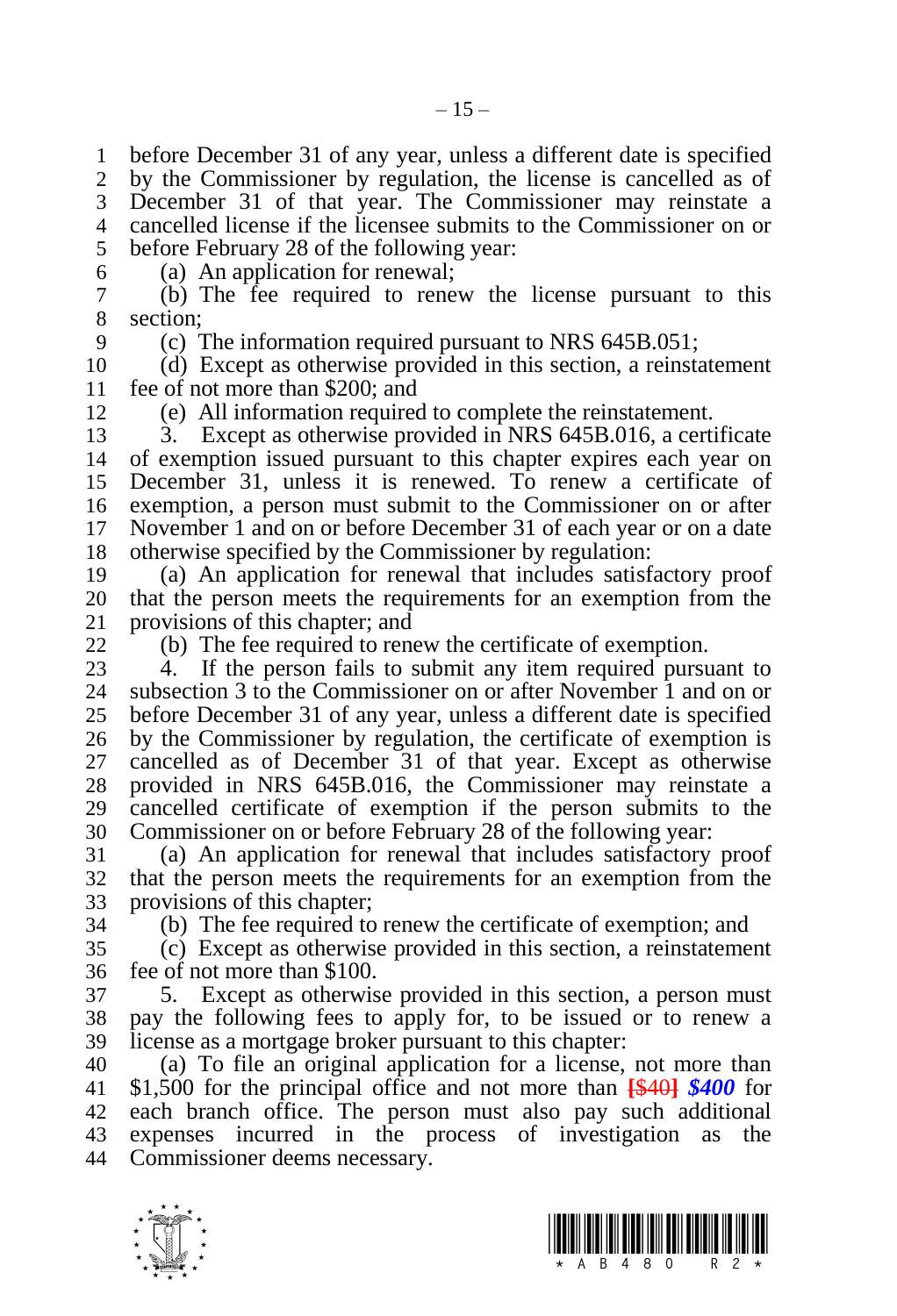1 (b) To be issued a license, not more than \$1,000 for the principal  $\frac{2}{100}$  office and not more than  $\frac{26601 \times 100}{100}$  for each branch office. office and not more than **[**\$60**]** *\$100* for each branch office.

 (c) To renew a license, not more than \$500 for the principal office and not more than \$100 for each branch office.

 6. Except as otherwise provided in this section, a person must pay the following fees to apply for or to renew a certificate of exemption pursuant to this chapter:

 (a) To file an application for a certificate of exemption, not more than \$200.

(b) To renew a certificate of exemption, not more than \$100.

 7. To be issued a duplicate copy of any license or certificate of exemption, a person must make a satisfactory showing of its loss and pay a fee of not more than \$10.

 8. Except as otherwise provided in this chapter, all fees received pursuant to this chapter are in addition to any fee required to be paid to the Registry and must be deposited in the Account for Mortgage Lending created by NRS 645F.270.

 9. The Commissioner may, by regulation, adjust any fee or date set forth in this section if the Commissioner determines that 20 such an adjustment is necessary for the Commissioner to carry out 21 his or her duties pursuant to this chapter. The amount of any his or her duties pursuant to this chapter. The amount of any adjustment in a fee pursuant to this subsection must not exceed the 23 amount determined to be necessary for the Commissioner to carry<br>24 out his or her duties pursuant to this chapter. out his or her duties pursuant to this chapter.

 10. The Commissioner may require a licensee to submit an item or pay a fee required by this section directly to the Commissioner or, if the licensee is required to register or voluntarily registers with the Registry, to the Commissioner through the Registry.

**Sec. 17.** NRS 645B.430 is hereby amended to read as follows:

 645B.430 1. A license as a mortgage agent issued pursuant to NRS 645B.410 expires each year on December 31, unless it is renewed. To renew a license as a mortgage agent, the holder of the license must continue to meet the requirements of subsection 3 of NRS 645B.410 and must submit to the Commissioner on or after November 1 and on or before December 31 of each year, or on a date otherwise specified by the Commissioner by regulation:

(a) An application for renewal;

 (b) Except as otherwise provided in this section, satisfactory proof that the holder of the license as a mortgage agent attended at least 10 hours of certified courses of continuing education during the 12 months immediately preceding the date on which the license expires; and

 (c) A renewal fee set by the Commissioner of not more than \$170.



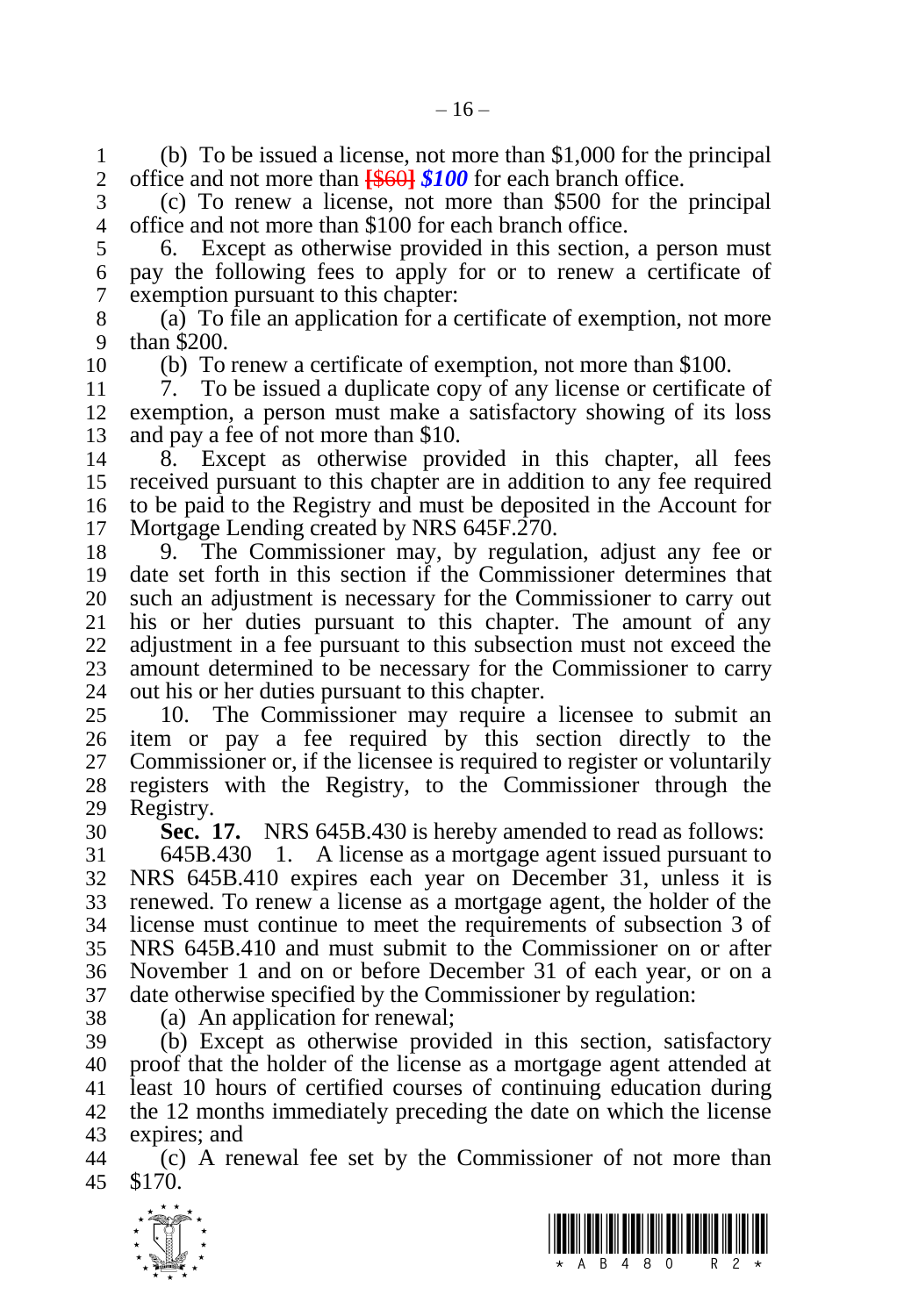2. In lieu of the continuing education requirement set forth in 2 naragraph (b) of subsection 1, the holder of a license as a mortgage paragraph (b) of subsection 1, the holder of a license as a mortgage agent who, pursuant to subsection 1 of NRS 645F.267, is not required to register or renew with the Registry and who has not voluntarily registered or renewed with the Registry must submit to the Commissioner satisfactory proof that he or she attended at least 5 hours of certified courses of continuing education during the 12 months immediately preceding the date on which the license expires. The hours of continuing education required by this subsection must include:

 (a) At least 3 hours relating to the laws and regulations of this State; and

(b) At least 2 hours relating to ethics.

 3. If the holder of the license as a mortgage agent fails to submit any item required pursuant to subsection 1 or 2 to the Commissioner on or after November 1 and on or before December 31 of any year, unless a different date is specified by the Commissioner by regulation, the license is cancelled as of December 31 of that year. The Commissioner may reinstate a 20 cancelled license if the holder of the license submits to the 21 Commissioner on or before February 28 of the following year: Commissioner on or before February 28 of the following year:

(a) An application for renewal;

 (b) The fee required to renew the license pursuant to this section; and

(c) A reinstatement fee of \$75.

 4. To change the mortgage broker with whom the mortgage agent is associated, a person must pay a fee **[**of \$10.**]** *in an amount prescribed by regulation of the Commissioner, not to exceed \$50.*

 5. Money received by the Commissioner pursuant to this section is in addition to any fee that must be paid to the Registry and must be deposited in the Account for Mortgage Lending created by NRS 645F.270.

 6. The Commissioner may require a licensee to submit an item or pay a fee required by this section directly to the Division or, if the licensee is required to register or voluntarily registers with the Registry, to the Division through the Registry.

 7. Nothing in this section shall be construed as preventing the Commissioner from renewing the license of a mortgage agent who does not satisfy the criteria set forth in paragraph (e) of subsection 1 of NRS 645B.410 at the time of the application for renewal.

 8. As used in this section, "certified course of continuing education" has the meaning ascribed to it in NRS 645B.051.

 **Sec. 18.** Chapter 645E of NRS is hereby amended by adding thereto a new section to read as follows:

*1. "Wholesale lender" means a person who:*

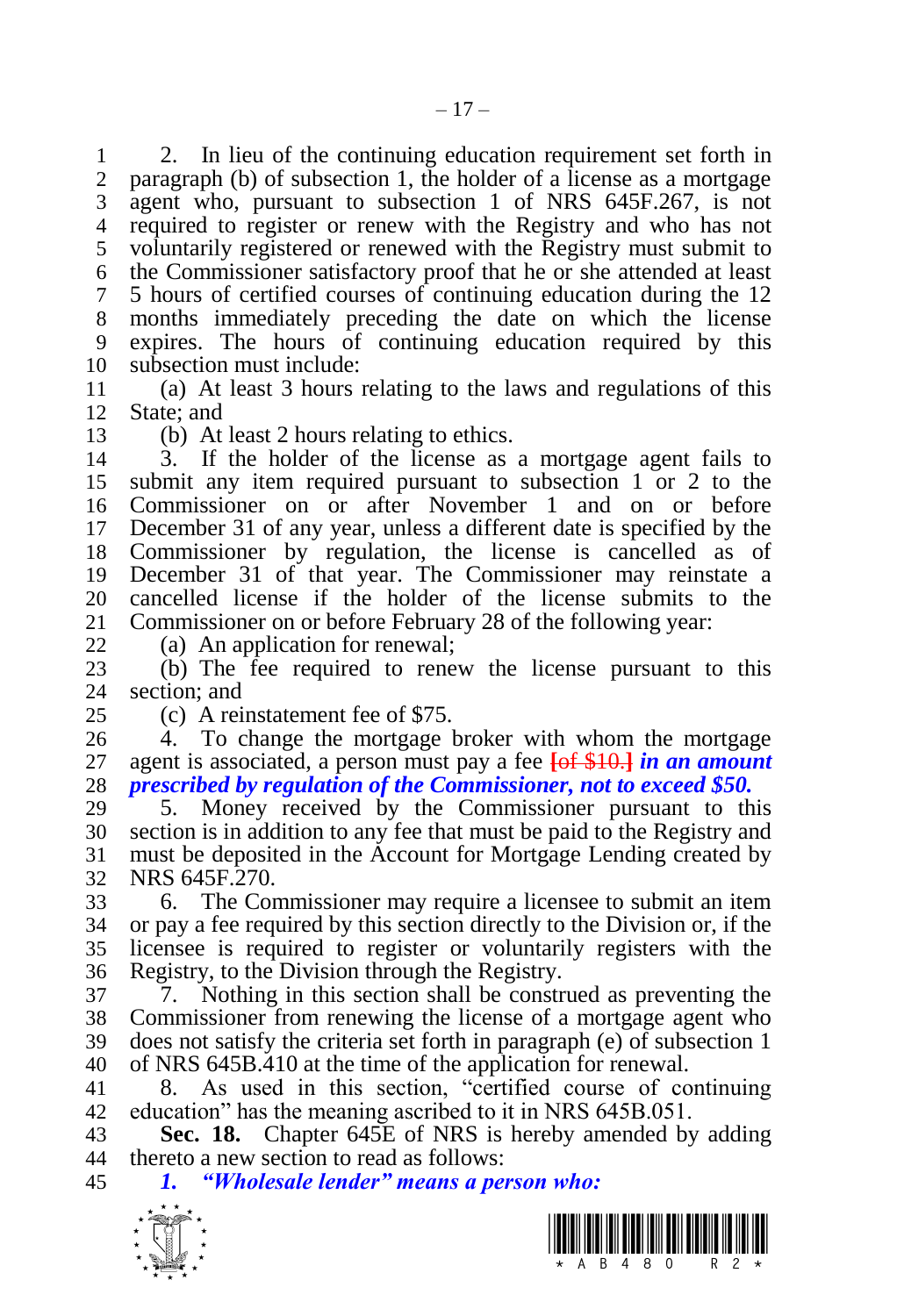| 1              | (a) Directly or indirectly holds himself or herself out as being         |  |  |  |  |  |
|----------------|--------------------------------------------------------------------------|--|--|--|--|--|
| $\overline{c}$ | able to:                                                                 |  |  |  |  |  |
| 3              | (1) Buy or sell notes secured by liens on real property; or              |  |  |  |  |  |
| $\overline{4}$ | (2) Make loans secured by liens on real property using his               |  |  |  |  |  |
| 5              | or her own money;                                                        |  |  |  |  |  |
| 6              | (b) Does not directly:                                                   |  |  |  |  |  |
| 7              | (1) Take or receive an application from a borrower for a                 |  |  |  |  |  |
| 8              | loan which will be secured by a lien on real property; or                |  |  |  |  |  |
| 9              | (2) Negotiate any terms with a borrower relating to a loan               |  |  |  |  |  |
| 10             | which will be secured by a lien on real property; and                    |  |  |  |  |  |
| 11             | (c) Does not engage in any other act or transaction described            |  |  |  |  |  |
| 12             | in NRS 645B.0127, unless the person is also licensed as a                |  |  |  |  |  |
| 13             | mortgage broker pursuant to chapter 645B of NRS.                         |  |  |  |  |  |
| 14             | For the purposes of this section, a person does not make a<br>2.         |  |  |  |  |  |
| 15             | loan secured by a lien on real property using his or her own             |  |  |  |  |  |
| 16             | money if any portion of the money that is used to make the loan is       |  |  |  |  |  |
| 17             | provided by another person who acquires ownership of or a                |  |  |  |  |  |
| 18             | beneficial interest in the loan.                                         |  |  |  |  |  |
| 19             | Sec. 18.4. NRS 645E.010 is hereby amended to read as                     |  |  |  |  |  |
| 20             | follows:                                                                 |  |  |  |  |  |
| 21             | 645E.010 As used in this chapter, unless the context otherwise           |  |  |  |  |  |
| 22             | requires, the words and terms defined in NRS 645E.020<br>to              |  |  |  |  |  |
| 23             | 645E.105, inclusive, <i>and section 18 of this act</i> have the meanings |  |  |  |  |  |
| 24             | ascribed to them in those sections.                                      |  |  |  |  |  |
| 25             | Sec. 18.6. NRS 645E.100 is hereby amended to read as                     |  |  |  |  |  |
| 26             | follows:                                                                 |  |  |  |  |  |
| 27             | 1. "Mortgage banker" means any of the following:<br>645E.100             |  |  |  |  |  |
| 28             | (a) A person who, directly or indirectly:                                |  |  |  |  |  |
| 29             | (1) Holds himself or herself out as being able to:                       |  |  |  |  |  |
| 30             | (I) Buy or sell notes secured by liens on real property; or              |  |  |  |  |  |
| 31             | (II) Make loans secured by liens on real property using                  |  |  |  |  |  |
| 32             | his or her own money; and                                                |  |  |  |  |  |
| 33             | (2) Does not engage in any other act or transaction described            |  |  |  |  |  |
| 34             | in the definition of "mortgage broker," as set forth in NRS              |  |  |  |  |  |
| 35             | 645B.0127, unless the person is also licensed as a mortgage broker       |  |  |  |  |  |
| 36             | pursuant to chapter 645B of NRS.                                         |  |  |  |  |  |
| 37             | (b) A person who, directly or indirectly:                                |  |  |  |  |  |
| 38             | (1) Negotiates, originates or makes or offers to negotiate,              |  |  |  |  |  |
| 39             | originate or make commercial mortgage loans as an agent for or on        |  |  |  |  |  |
| 40             | behalf of an institutional investor; and                                 |  |  |  |  |  |
| 41             | (2) Does not engage in any other act or transaction described            |  |  |  |  |  |
| 42             | in the definition of "mortgage broker," as set forth in NRS              |  |  |  |  |  |
| 43             | 645B.0127, unless the person is also licensed as a mortgage broker       |  |  |  |  |  |
| 44             | pursuant to chapter 645B of NRS.                                         |  |  |  |  |  |
| 45             | 2. The term includes a wholesale lender.                                 |  |  |  |  |  |
|                | $\star$ $\star$                                                          |  |  |  |  |  |



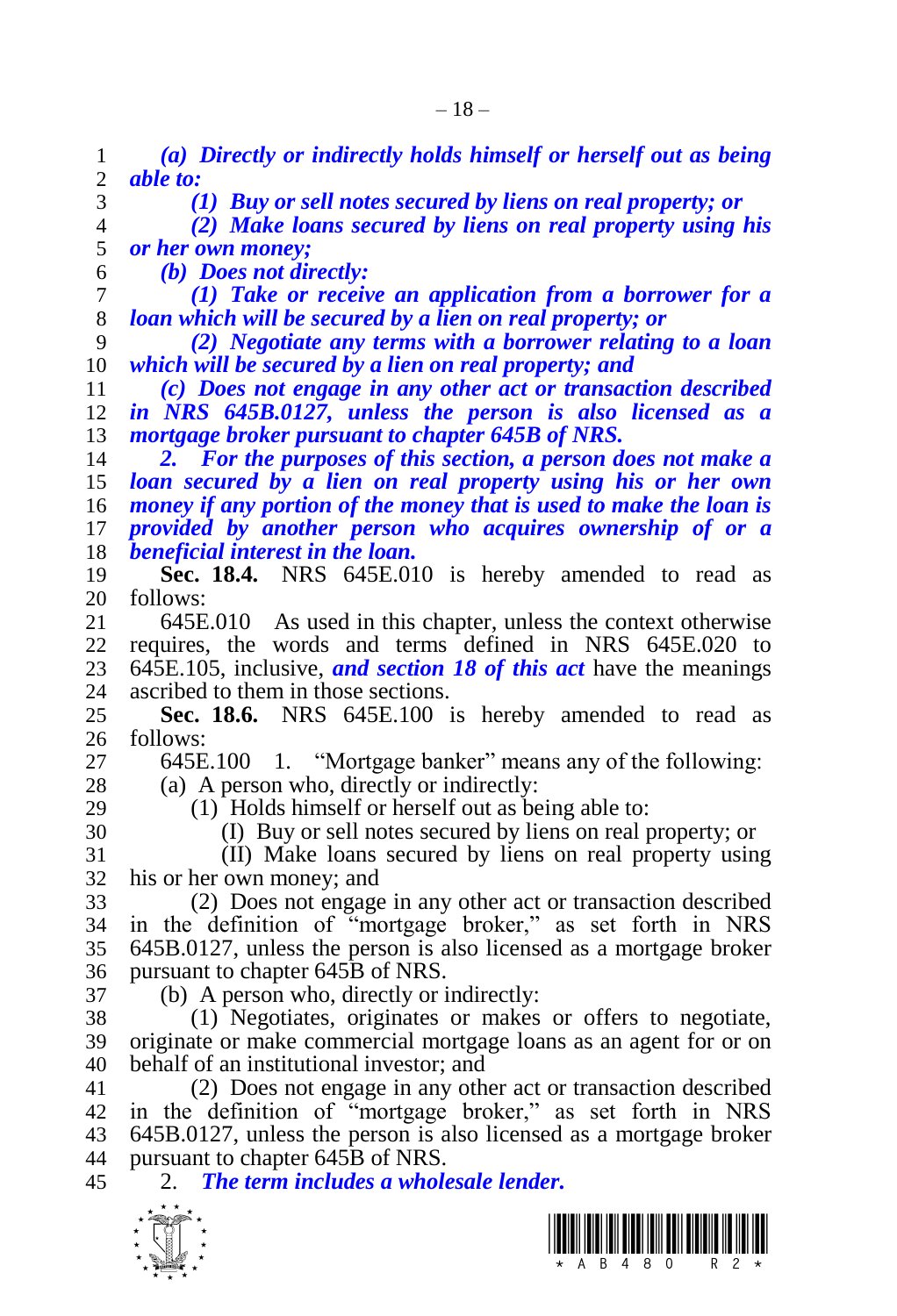**3.** For the purposes of this section, a person does not make a 2 loan secured by a lien on real property using his or her own money loan secured by a lien on real property using his or her own money if any portion of the money that is used to make the loan is provided by another person who acquires ownership of or a beneficial interest in the loan.

 **Sec. 18.8.** NRS 645E.200 is hereby amended to read as follows:

- 645E.200 1. A person who wishes to be licensed as a mortgage banker must file a written application for a license with the Office of the Commissioner and pay the fee required pursuant to NRS 645E.280. An application for a license as a mortgage banker must:
- (a) Be verified.

 (b) State the name, residence address and business address of the applicant and *, if the applicant is a mortgage banker other than a wholesale lender,* the location of each principal office and branch office at which the mortgage banker will conduct business in this State *.* **[**, including, without limitation,**]**

 *(c) State the location of* any *principal office,* office or other 20 place of business located outside this State from which the mortgage 21 banker will conduct business in this State and any office or other banker will conduct business in this State and any office or other place of business which the applicant maintains as a corporate or 23 home office.<br>24  $\overline{f(e)}$   $\overline{f(d)}$ 

 $[\text{Fe}]\text{d}$  State the name under which the applicant will conduct business as a mortgage banker.

 **[(d)]**  $(e)$  If the applicant is not a natural person, list the name, residence address and business address of each person who will have an interest in the mortgage banker as a principal, partner, officer, director or trustee, specifying the capacity and title of each such person.

 $\frac{[f(e)]}{[f]}$  *(f)* Indicate the general plan and character of the business.

 $\frac{f(f)}{g}$  State the length of time the applicant has been engaged in the business of a mortgage banker.

 $\frac{f(g)}{g(h)}$  *(h)* Include a financial statement of the applicant.

 **[**(h)**]** *(i)* Include a complete set of fingerprints for each natural person who is a principal, partner, officer, director or trustee of the applicant which the Division may forward to the Central Repository for Nevada Records of Criminal History for submission to the Federal Bureau of Investigation for its report.

 **[**(i)**]** *(j)* Include any other information required pursuant to the regulations adopted by the Commissioner or an order of the Commissioner.

 2. If a mortgage banker will conduct business in this State at one or more branch offices, the mortgage banker must apply for a license for each such branch office.



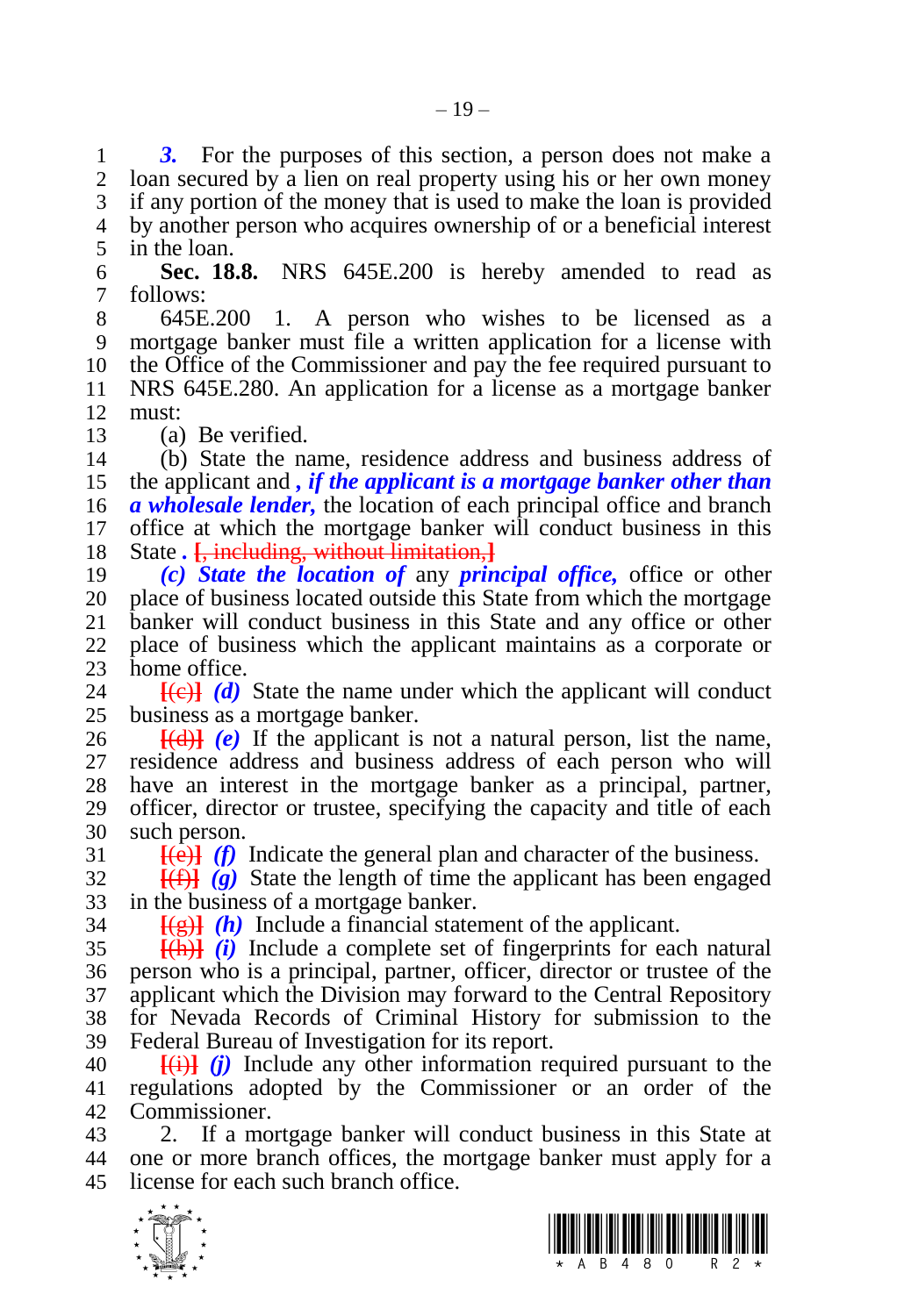1 3. Except as otherwise provided by law, the Commissioner 2 shall issue a license to an applicant as a mortgage banker if: shall issue a license to an applicant as a mortgage banker if:

 (a) The application is verified by the Commissioner and complies with the requirements of this chapter, other applicable law and, if applicable, the Registry; and

 (b) The applicant and each general partner, officer or director of the applicant, if the applicant is a partnership, corporation or unincorporated association:

 (1) Has demonstrated financial responsibility, character and general fitness so as to command the confidence of the community and warrant a determination that the applicant will operate honestly, fairly and efficiently for the purposes of this chapter. For the purposes of this subparagraph, the factors considered in determining whether a person has demonstrated financial responsibility include, without limitation:

 (I) Whether the person's personal credit history indicates any adverse material items, including, without limitation, liens, judgments, disciplinary action, bankruptcies, foreclosures or failures to comply with court-approved payment plans;

20 (II) The circumstances surrounding any adverse material 21 items in the person's personal credit history; and items in the person's personal credit history; and

 (III) Any instance of fraud, misrepresentation, dishonest 23 business practices, the mishandling of trust funds or other types of comparable behavior. comparable behavior.

 (2) Has not been convicted of, or entered or agreed to enter a plea of guilty or nolo contendere to, a felony in a domestic, foreign or military court within the 7 years immediately preceding the date of the application, or at any time if such felony involved an act of fraud, dishonesty or a breach of trust, moral turpitude or money laundering.

 (3) Has not made a false statement of material fact on the application.

 (4) Has never had a license or registration as a mortgage agent, mortgage banker, mortgage broker or residential mortgage loan originator revoked in this State or any other jurisdiction or had a financial services license revoked within the immediately preceding 10 years.

 (5) Has not violated any provision of this chapter or chapter 645B of NRS, a regulation adopted pursuant thereto or an order of the Commissioner.

 4. If an applicant is a partnership, corporation or unincorporated association, the Commissioner may refuse to issue a license to the applicant if any member of the partnership or any officer or director of the corporation or unincorporated association



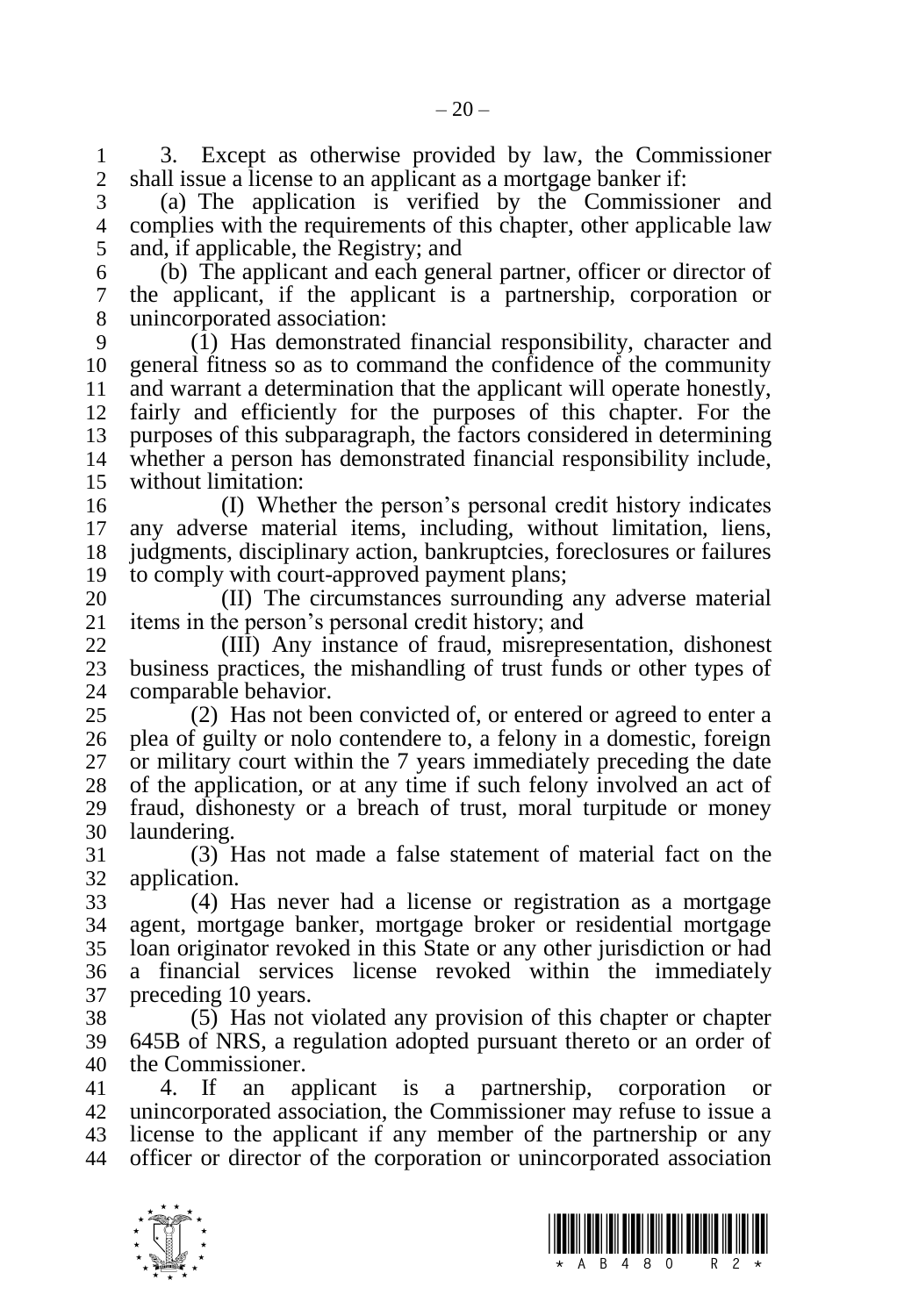has committed any act or omission that would be cause for refusing to issue a license to a natural person.

 5. A person may apply for a license for an office or other place of business located outside this State from which the applicant will conduct business in this State if the applicant or a subsidiary or affiliate of the applicant has a license issued pursuant to this chapter for an office or other place of business located in this State *or if the applicant will conduct business in this State only as a wholesale lender,* and **[**if**]** the applicant submits with the application for a license a statement signed by the applicant which states that the applicant agrees to:

 (a) Make available *electronically or* at a location within this State the books, accounts, papers, records and files of the office or place of business located outside this State to the Commissioner or a representative of the Commissioner; or

 (b) Pay the reasonable expenses for travel, meals and lodging of the Commissioner or a representative of the Commissioner incurred during any investigation or examination made at the office or place of business located outside this State.

 $20 \rightarrow$  The applicant must be allowed to choose between paragraph (a) or (b) in complying with the provisions of this subsection.

**Sec. 19.** NRS 645E.280 is hereby amended to read as follows:

23 645E.280 1. A license issued to a mortgage banker pursuant 24 to this chapter expires each year on December 31, unless it is to this chapter expires each year on December 31, unless it is renewed. To renew a license, the licensee must submit to the Commissioner on or after November 1 and on or before December 31 of each year, or on a date otherwise specified by the Commissioner by regulation:

 (a) An application for renewal that complies with the requirements of this chapter;

 (b) The fee required to renew the license pursuant to this section; and

 (c) All information required by the Commissioner or, if applicable, required by the Registry to complete the renewal.

 2. If the licensee fails to submit any item required pursuant to subsection 1 to the Commissioner on or after November 1 and on or before December 31 of any year, unless a different date is specified by the Commissioner by regulation, the license is cancelled as of December 31 of that year. The Commissioner may reinstate a 40 cancelled license if the licensee submits to the Commissioner on or 41 before February 28 of the following year: before February 28 of the following year:

 (a) An application for renewal that complies with the requirements of this chapter;

 (b) The fee required to renew the license pursuant to this section;



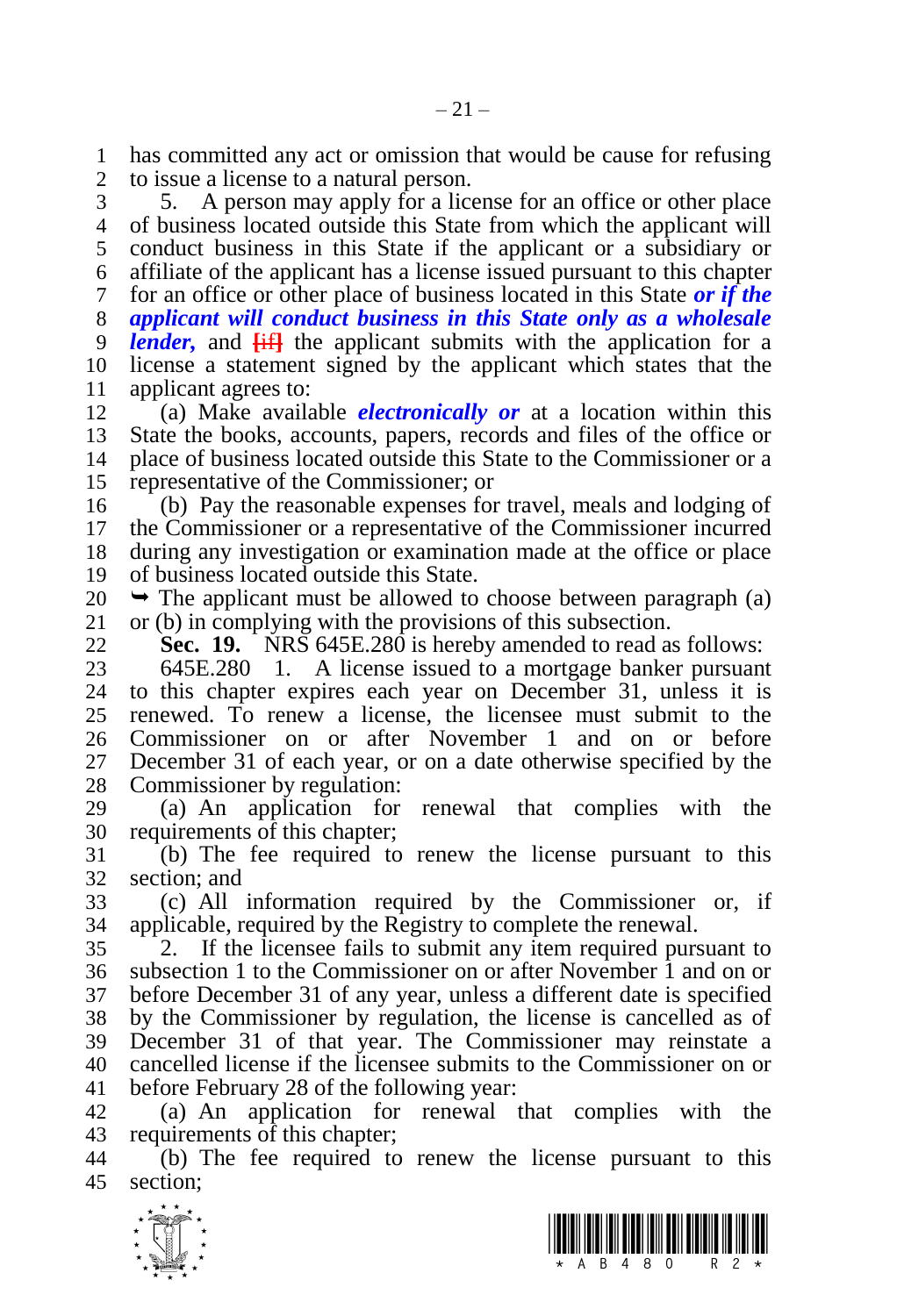(c) Except as otherwise provided in this section, a reinstatement fee of not more than \$200; and

(d) All information required to complete the reinstatement.

 3. Except as otherwise provided in NRS 645E.160, a certificate of exemption issued pursuant to this chapter expires each year on December 31, unless it is renewed. To renew a certificate of exemption, a person must submit to the Commissioner on or after November 1 and on or before December 31 of each year, or on a date otherwise specified by the Commissioner by regulation:

 (a) An application for renewal that complies with the requirements of this chapter; and

(b) The fee required to renew the certificate of exemption.

 4. If the person fails to submit any item required pursuant to subsection 3 to the Commissioner on or after November 1 and on or before December 31 of any year, unless a different date is specified by the Commissioner by regulation, the certificate of exemption is cancelled. Except as otherwise provided in NRS 645E.160, the Commissioner may reinstate a cancelled certificate of exemption if the person submits to the Commissioner on or before February 28 of 20 the following year:<br>21 (a) An applica

(a) An application for renewal that complies with the requirements of this chapter;

23 (b) The fee required to renew the certificate of exemption; and <br>24 (c) Except as otherwise provided in this section, a reinstateme (c) Except as otherwise provided in this section, a reinstatement fee of not more than \$100.

 5. Except as otherwise provided in this section, a person must pay the following fees to apply for, to be issued or to renew a license as a mortgage banker pursuant to this chapter:

 (a) To file an original application for a license, not more than \$1,500 for the principal office and not more than **[**\$40**]** *\$400* for each branch office. The person must also pay such additional expenses incurred in the process of investigation as the Commissioner deems necessary.

 (b) To be issued a license, not more than \$1,000 for the principal office and not more than **[**\$60**]** *\$100* for each branch office.

 (c) To renew a license, not more than \$500 for the principal office and not more than \$100 for each branch office.

 6. Except as otherwise provided in this section, a person must pay the following fees to apply for or to renew a certificate of exemption pursuant to this chapter:

 (a) To file an application for a certificate of exemption, not more than \$200.

(b) To renew a certificate of exemption, not more than \$100.



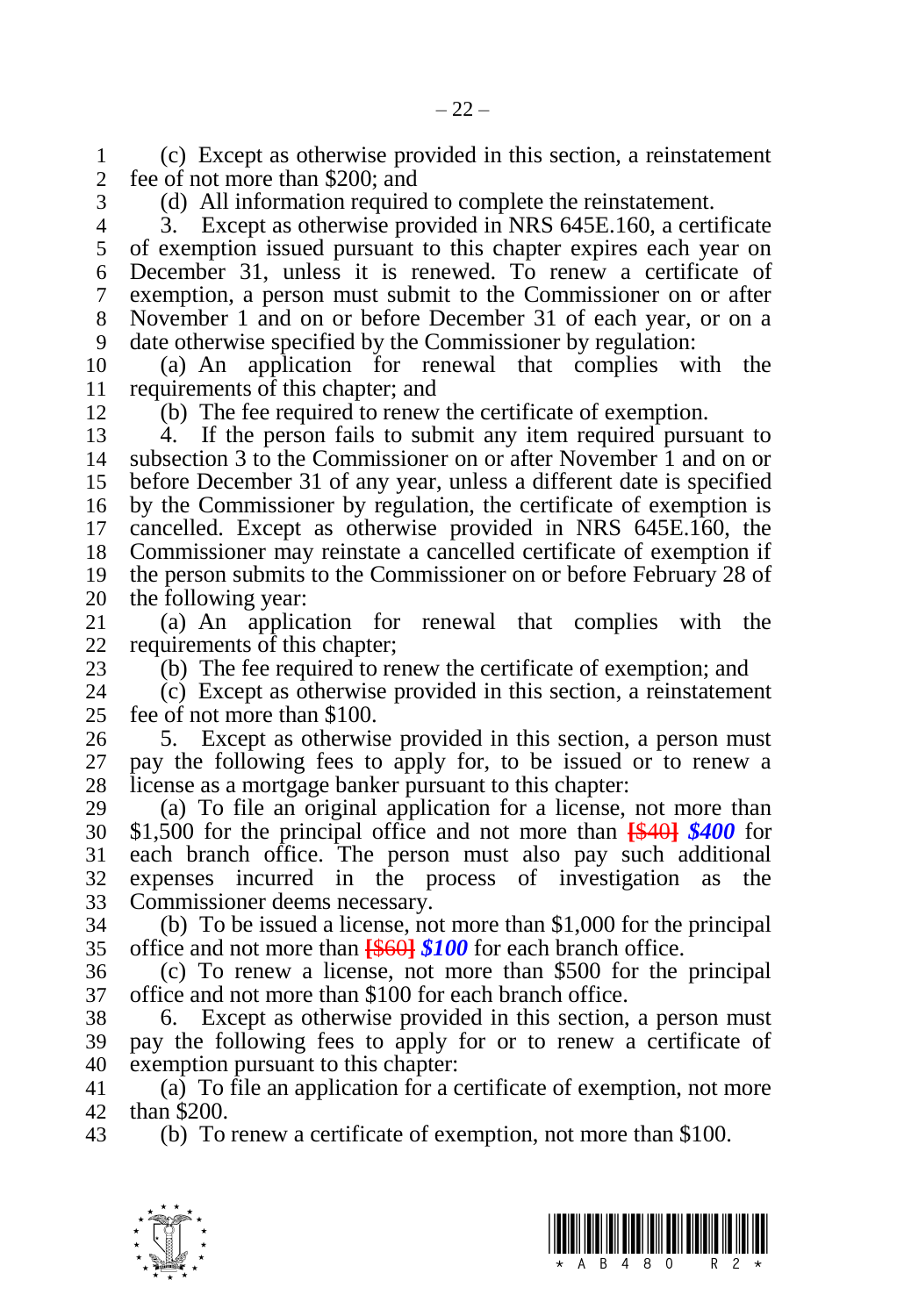7. To be issued a duplicate copy of any license or certificate of exemption, a person must make a satisfactory showing of its loss and pay a fee of not more than \$10.

 8. Except as otherwise provided in this chapter, all fees received pursuant to this chapter are in addition to any fee required to be paid to the Registry and must be deposited in the Account for Mortgage Lending created by NRS 645F.270.

 9. The Commissioner may, by regulation, adjust any fee set forth in this section if the Commissioner determines that such an adjustment is necessary for the Commissioner to carry out his or her duties pursuant to this chapter. The amount of any adjustment in a fee pursuant to this subsection must not exceed the amount determined to be necessary for the Commissioner to carry out his or her duties pursuant to this chapter.

 10. The Commissioner may require a licensee to submit an item or pay a fee required by this section directly to the Division or, if the licensee is required to register or voluntarily registers with the Registry, to the Division through the Registry.

 **Sec. 20.** Chapter 645F of NRS is hereby amended by adding thereto the provisions set forth as sections 21 to 86.7, inclusive, of this act.

- 22 **Sec. 21.** (Deleted by amendment.)<br>23 **Sec. 22.** (Deleted by amendment.)
- 23 **Sec. 22.** (Deleted by amendment.)<br>24 **Sec. 23.** (Deleted by amendment.)
- **Sec. 23.** (Deleted by amendment.)
- 25 **Sec. 24.** (Deleted by amendment.)<br>26 **Sec. 25.** (Deleted by amendment.)
- **Sec. 25.** (Deleted by amendment.) **Sec. 26.** (Deleted by amendment.)
- 
- 28 **Sec. 27.** (Deleted by amendment.)<br>29 **Sec. 28.** (Deleted by amendment.)
- 29 **Sec. 28.** (Deleted by amendment.)<br>30 **Sec. 29.** (Deleted by amendment.)
- **Sec. 29.** (Deleted by amendment.)
- **Sec. 30.** (Deleted by amendment.)
- **Sec. 31.** (Deleted by amendment.) **Sec. 32.** (Deleted by amendment.)
- **Sec. 33.** (Deleted by amendment.)
- **Sec. 34.** (Deleted by amendment.)
- **Sec. 35.** (Deleted by amendment.)
- **Sec. 36.** (Deleted by amendment.)
- **Sec. 37.** (Deleted by amendment.) **Sec. 38.** (Deleted by amendment.)
- 
- 40 **Sec. 39.** (Deleted by amendment.)<br>41 **Sec. 40.** (Deleted by amendment.) **Sec. 40.** (Deleted by amendment.)
- **Sec. 41.** (Deleted by amendment.)
- **Sec. 42.** (Deleted by amendment.)
- **Sec. 43.** (Deleted by amendment.)
- **Sec. 44.** (Deleted by amendment.)



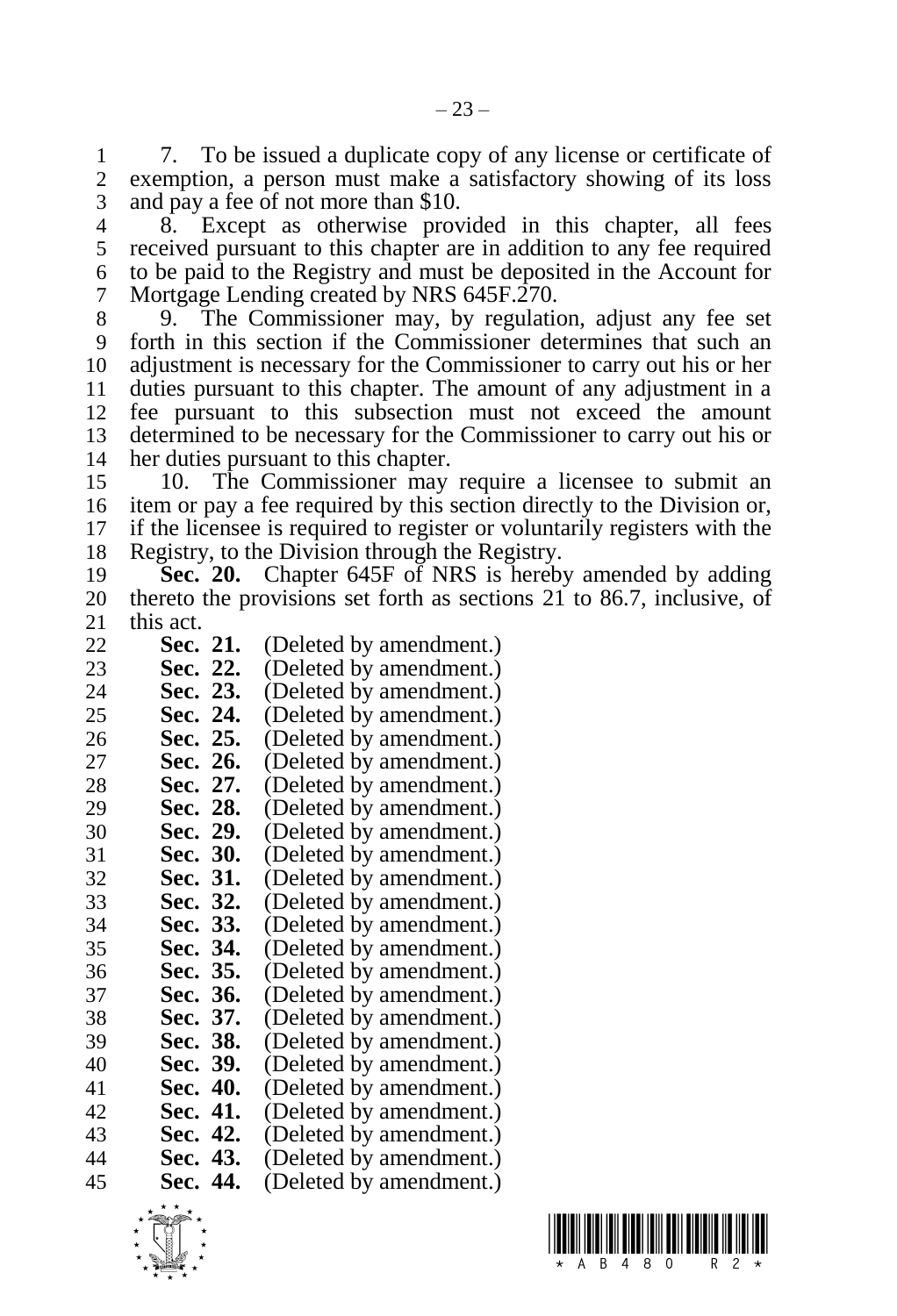| 1              | Sec. | 45.   | (Deleted by amendment.) |
|----------------|------|-------|-------------------------|
| $\overline{c}$ | Sec. | 46.   | (Deleted by amendment.) |
| 3              | Sec. | 47.   | (Deleted by amendment.) |
| 4              | Sec. | 48.   | (Deleted by amendment.) |
| 5              | Sec. | 49.   | (Deleted by amendment.) |
| 6              | Sec. | 50.   | (Deleted by amendment.) |
| 7              | Sec. | 51.   | (Deleted by amendment.) |
| 8              | Sec. | 52.   | (Deleted by amendment.) |
| 9              | Sec. | 53.   | (Deleted by amendment.) |
| 10             | Sec. | 54.   | (Deleted by amendment.) |
| 11             | Sec. | 55.   | (Deleted by amendment.) |
| 12             | Sec. | 56.   | (Deleted by amendment.) |
| 13             | Sec. | 57.   | (Deleted by amendment.) |
| 14             | Sec. | 58.   | (Deleted by amendment.) |
| 15             | Sec. | 59.   | (Deleted by amendment.) |
| 16             | Sec. | 60.   | (Deleted by amendment.) |
| 17             | Sec. | 61.   | (Deleted by amendment.) |
| 18             | Sec. | 62.   | (Deleted by amendment.) |
| 19             | Sec. | 63.   | (Deleted by amendment.) |
| 20             | Sec. | 64.   | (Deleted by amendment.) |
| 21             | Sec. | 65.   | (Deleted by amendment.) |
| 22             | Sec. | 66.   | (Deleted by amendment.) |
| 23             | Sec. | 67.   | (Deleted by amendment.) |
| 24             | Sec. | 68.   | (Deleted by amendment.) |
| 25             | Sec. | 69.   | (Deleted by amendment.) |
| 26             | Sec. | 70.   | (Deleted by amendment.) |
| 27             | Sec. | 71.   | (Deleted by amendment.) |
| 28             | Sec. | 72.   | (Deleted by amendment.) |
| 29             | Sec. | 73.   | (Deleted by amendment.) |
| 30             | Sec. | 74.   | (Deleted by amendment.) |
| 31             | Sec. | 75.   | (Deleted by amendment.) |
| 32             | Sec. | 76.   | (Deleted by amendment.) |
| 33             | Sec. | 77.   | (Deleted by amendment.) |
| 34             | Sec. | 78.   | (Deleted by amendment.) |
| 35             | Sec. | 79.   | (Deleted by amendment.) |
| 36             | Sec. | 80.   | (Deleted by amendment.) |
| 37             | Sec. | 81.   | (Deleted by amendment.) |
| 38             | Sec. | 82.   | (Deleted by amendment.) |
| 39             | Sec. | 83.   | (Deleted by amendment.) |
| 40             | Sec. | 84.   | (Deleted by amendment.) |
| 41             | Sec. | 85.   | (Deleted by amendment.) |
| 42             | Sec. | 86.   | (Deleted by amendment.) |
| 43             | Sec. | 86.2. | "Mortgage servicer" me  |

 **Sec. 86.2.** *"Mortgage servicer" means a person who directly services a mortgage loan, or who is responsible for interacting with a borrower, managing a loan account on a daily basis,* 



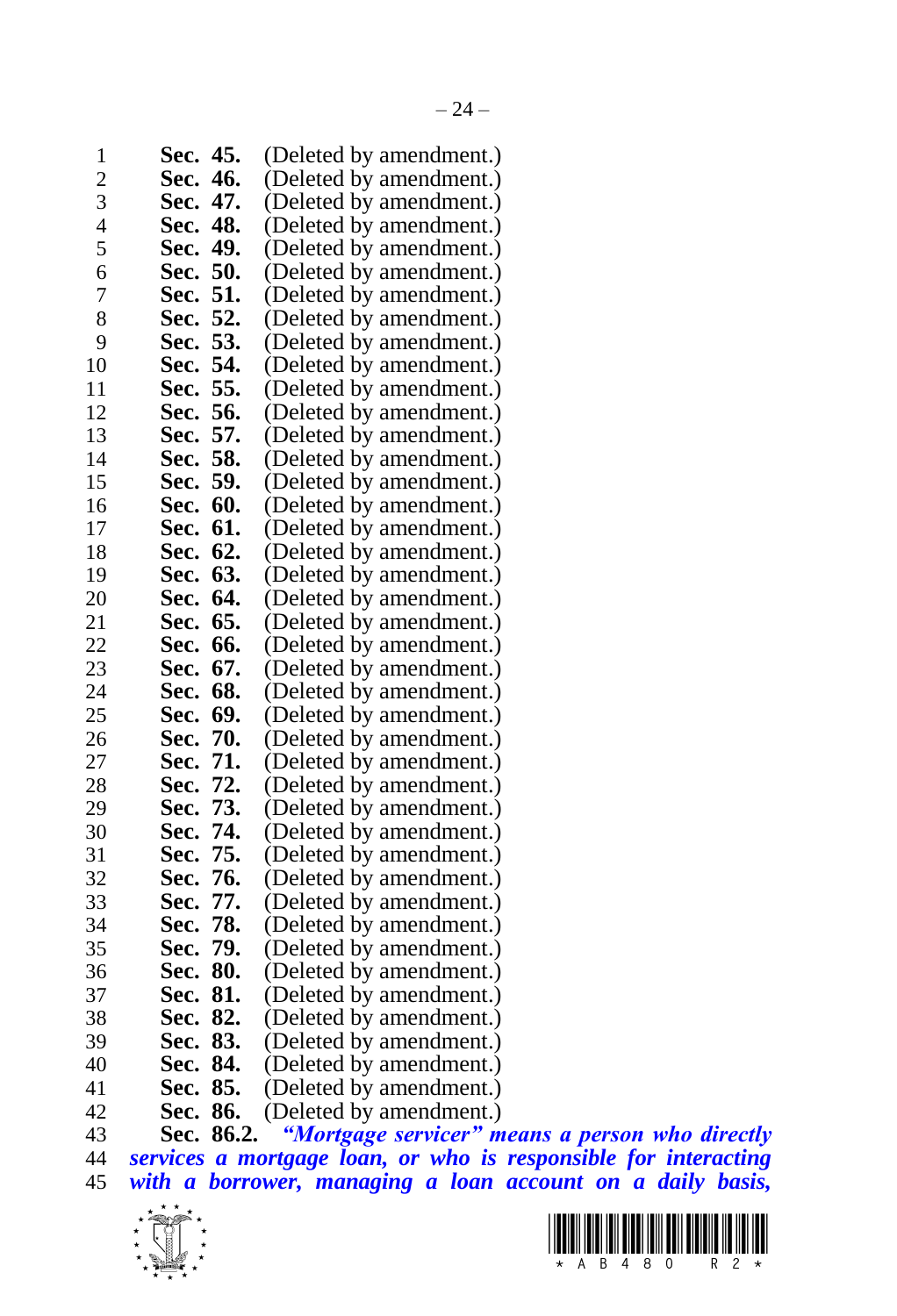*including, without limitation, collecting and crediting periodic loan payments, managing any escrow account or enforcing the note and security instrument, either as the current owner of the promissory note or as the authorized agent of the current owner of the promissory note. The term includes a person providing such services by contract as a subservicing agent to a master servicer by contract. The term does not include a trustee under a deed of trust, or the trustee's authorized agent, acting under a power of sale pursuant to a deed of trust.* **Sec. 86.3.** *Except as otherwise provided in section 86.7 of this act, a person shall not engage in the business of a mortgage servicer or hold himself or herself out as a mortgage servicer in this State without a license issued pursuant to this chapter.* **Sec. 86.4.** *1. The Commissioner: (a) Shall adopt regulations establishing the requirements for the licensure and supervision of mortgage servicers in this State. (b) May adopt any other regulations necessary to carry out the provisions of sections 86.3 to 86.7, inclusive, of this act. 2. The regulations adopted pursuant to subsection 1 must: (a) Prescribe the form and contents of an application for the initial issuance and renewal of a license as a mortgage servicer. (b) Prescribe the manner in which an application may be approved or denied. (c) Prescribe the grounds and procedures for the revocation, suspension, denial or nonrenewal of a license. (d) Establish reasonable fees for an application, the initial issuance of a license and the renewal of a license. (e) Establish the manner in which the Commissioner may take appropriate disciplinary action, including, without limitation, the imposition of an administrative fine, against any person for a violation of any regulation adopted pursuant to subsection 1 or any provision of sections 86.3 to 86.7, inclusive, of this act.* **Sec. 86.5.** *1. A mortgage servicer shall comply with: (a) The relevant provisions of 12 C.F.R. Part 1024, commonly known as Regulation X, and 12 C.F.R. Part 1026, commonly known as Regulation Z, as those regulations are amended by the Final Servicing Rules issued by the Consumer Financial Protection Bureau in 78 Federal Register 10696 and 10902 on February 14, 2013, and any amendments thereto. (b) Any other applicable federal or state law or regulation or any order of the Commissioner. 2. The Commissioner shall conduct any examination or investigation of a mortgage servicer or applicant for the issuance of a license as a mortgage servicer as may be necessary to ensure* 



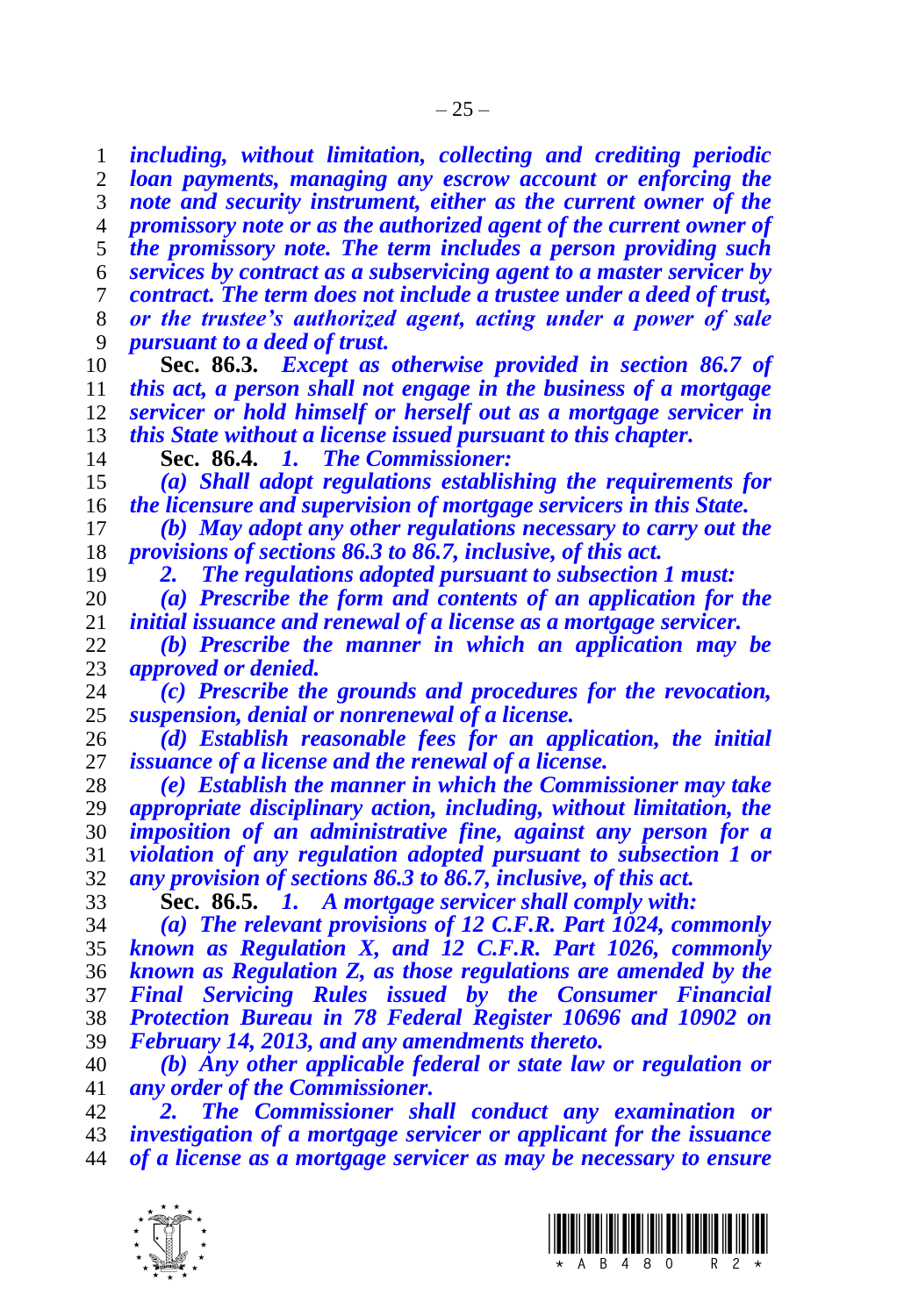*compliance with the provisions of sections 86.3 to 86.7, inclusive, of this act, and any regulations adopted pursuant thereto.*

 *3. If the Commissioner, upon examination or investigation of a mortgage servicer or applicant for the issuance of a license as a mortgage servicer, determines that the mortgage servicer or applicant has violated any applicable provision of section 86.3 to 86.7, inclusive, of this act, or any regulations adopted pursuant thereto, the Commissioner may take such disciplinary action against the mortgage servicer or applicant as may be authorized by regulation of the Commissioner.*

 **Sec. 86.6.** *1. Except as otherwise provided in NRS 645F.267 and 645F.293, the Commissioner shall require a person to submit to the Commissioner through the Registry:*

 *(a) An application for the initial issuance or the renewal of a license as a mortgage servicer, including any fees related to the issuance or renewal of a license.*

 *(b) Any form or filing that a mortgage servicer is otherwise required to submit to the Commissioner.*

 *(c) Any administrative fine assessed against the person pursuant to the regulations adopted pursuant to section 86.4 of this act.* 

 *(d) Any costs associated with the submittal of any document, information, fee or fine through the Registry.*

 *2. Any fees and costs received pursuant to subsection 1 are nonrefundable.* 

 *3. Except as otherwise provided in this chapter, all fees and costs received pursuant to sections 86.3 to 86.7, inclusive, of this act are in addition to any fee or cost required to be paid to the Registry and must be deposited in the Account for Mortgage Lending created by NRS 645F.270.*

 **Sec. 86.7.** *The provisions of sections 86.3 to 86.7, inclusive, of this act do not apply to:*

 *1. A depository financial institution, as that term is defined in NRS 645E.060, or any subsidiary or holding company of a depository financial institution if such entity maintains its principal place of business or a branch office in this State.*

 *2. A real estate investment trust, as that term is defined in 26 U.S.C. § 856(a), unless the business conducted by the trust in this State is not subject to supervision by the appropriate regulatory body of a jurisdiction outside of this State.*

 *3. Any trustee of an employee benefit plan, as that term is defined in 29 U.S.C. § 1002(3), who makes a residential mortgage loan directly from money in the plan.*

 *4. An attorney who is licensed in this State and who does not engage in the business of, or otherwise hold himself or herself out* 



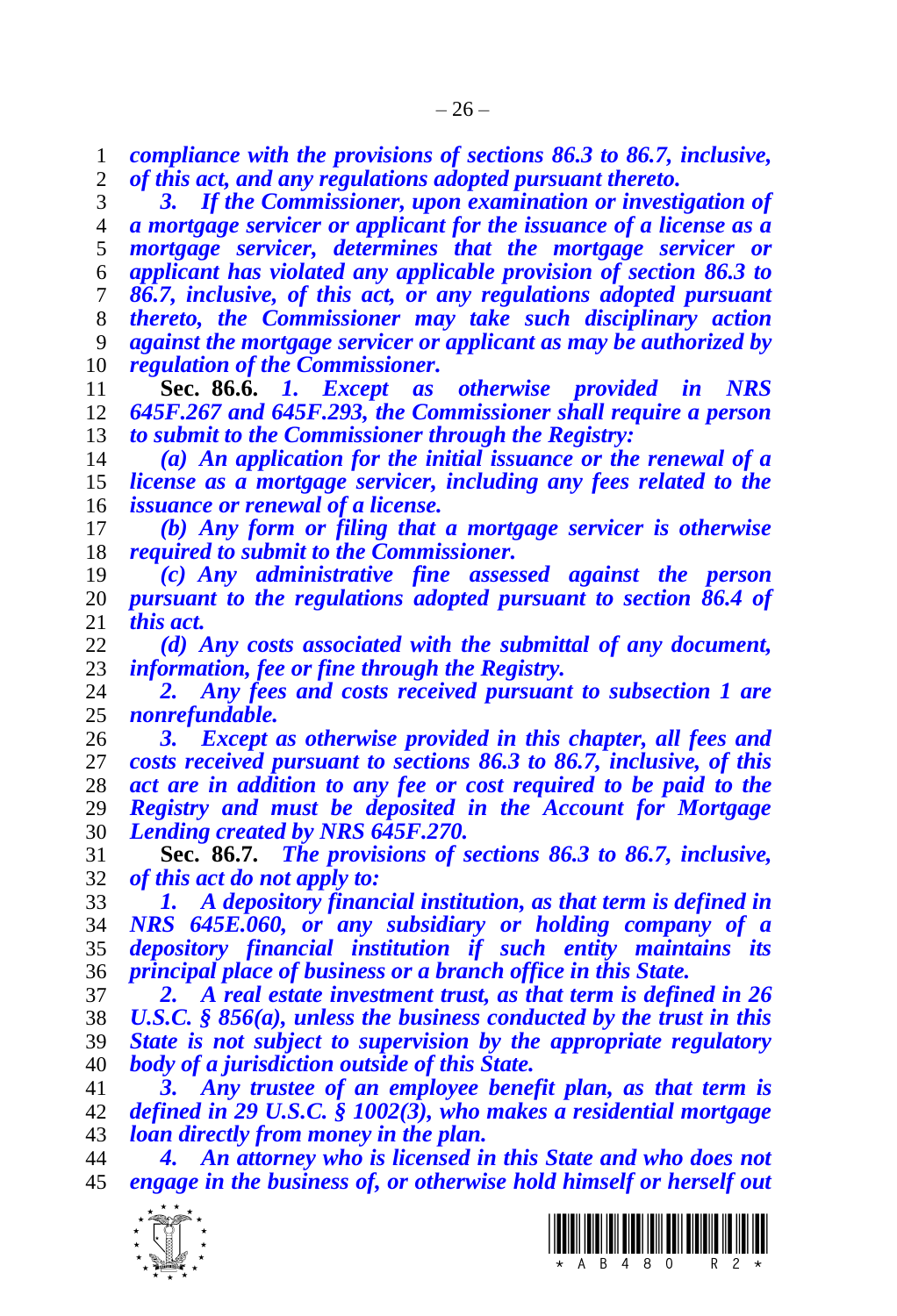*as being able to provide services related to, a mortgage servicer, if the activities of the attorney are directly incidental to the representation of a client.*

*5. A person performing any act pursuant to a court order.*

 *6. A federal or state agency or a political subdivision of this State, including, without limitation, the Public Employees' Retirement System.*

 *7. A nonprofit organization that is recognized as exempt under section 501(c)(3) of the Internal Revenue Code, 26 U.S.C. § 501(c)(3).*

 *8. A mortgage servicer that, in the aggregate with any affiliates, services not more than 10 residential mortgage loans in this State during a calendar year.*

 *9. A person licensed pursuant to the provisions of chapter 645B, 645E or 675 of NRS who is collecting payments on a mortgage loan or servicing one or more mortgage loans made or arranged by the person under his or her license.*

**Sec. 87.** NRS 645F.010 is hereby amended to read as follows:

 645F.010 As used in this chapter, unless the context otherwise 20 requires, the words and terms defined in NRS  $645F.020$  to 21 645F.065, inclusive, and section 86.2 of this act have the meanings 645F.065, inclusive, *and section 86.2 of this act* have the meanings ascribed to them in those sections.

23 **Sec. 88.** NRS 645F.160 is hereby amended to read as follows:<br>24 645F.160 The Commissioner shall not either directly on

 645F.160 The Commissioner shall not, either directly or indirectly, be interested in any *mortgage servicer,* escrow agency, mortgage broker or mortgage banker to which *this chapter and*  chapters 645A, 645B and 645E of NRS apply, nor engage in business as a personal loan broker.

**Sec. 89.** NRS 645F.180 is hereby amended to read as follows:

 645F.180 1. The Commissioner may appoint deputy commissioners of mortgage lending, examiners, assistants, clerks, stenographers and other employees necessary to assist the Commissioner in the performance of his or her duties pursuant to this chapter, chapters 645A, 645B and 645E of NRS or any other law. These employees shall perform such duties as are assigned to them by the Commissioner.

 2. The Commissioner may employ or contract with a certified public accountant to review and conduct independent audits and examinations of escrow agencies, mortgage brokers *, mortgage servicers* and mortgage bankers. The Commissioner shall levy an assessment upon each licensed escrow agency, mortgage broker *, mortgage servicer* and mortgage banker to cover all the costs related to the employment of or the contract with the certified public accountant and the performance of the audits and examinations.



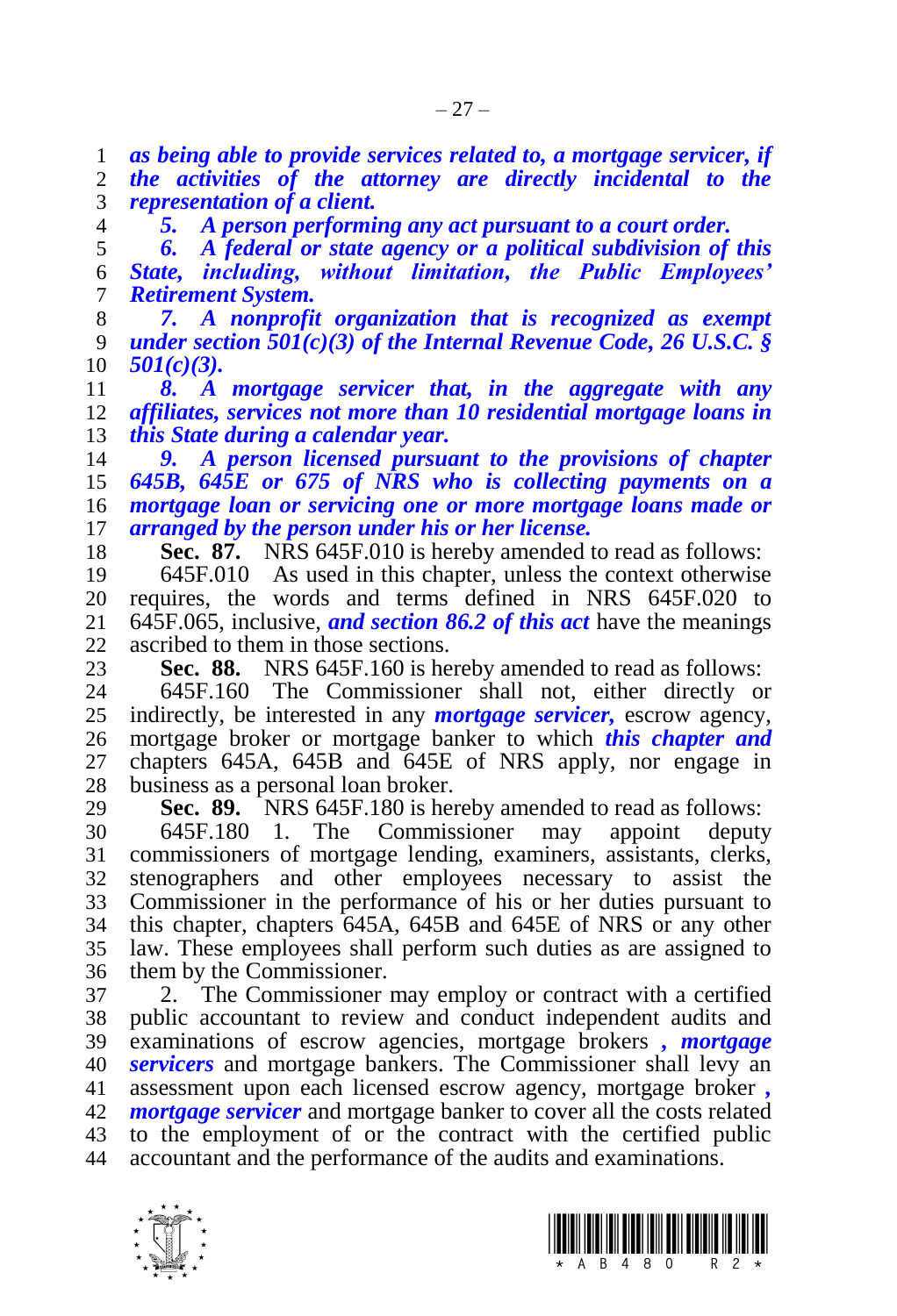1 3. Assessments collected by the Commissioner pursuant to 2 subsection 2 must be deposited in the State Treasury for deposit to subsection 2 must be deposited in the State Treasury for deposit to the Account for Mortgage Lending created by NRS 645F.270 and accounted for separately. The Commissioner shall use the money for the purposes specified in subsection 2.

 **Sec. 90.** (Deleted by amendment.) **Sec. 91.** NRS 645F.267 is hereby amended to read as follows:

 645F.267 1. A mortgage agent, mortgage banker *,* **[**or**]** mortgage broker *or mortgage servicer* or an employee of a mortgage banker *,* **[**or**]** mortgage broker *or mortgage servicer* is not required to register or renew with the Registry, or provide reports of financial condition to the Registry, if the mortgage agent, mortgage banker, mortgage broker *or mortgage servicer* or employee:

 (a) Is not a residential mortgage loan originator or the supervisor of a residential mortgage loan originator; and

 (b) Is not required to register pursuant to the provisions of the 17 federal Secure and Fair Enforcement for Mortgage Licensing Act of 18 2008. 2008.

 2. A mortgage agent, mortgage banker *,* **[**or**]** mortgage broker *or mortgage servicer* or an employee of a mortgage banker,  $\overline{\text{60}}$ <br>21 mortgage broker *or mortgage servicer* who, pursuant to subsection mortgage broker *or mortgage servicer* who, pursuant to subsection 1, is not required to register or renew with the Registry and who 23 voluntarily registers or renews with the Registry shall comply with 24 all requirements of the federal Secure and Fair Enforcement for all requirements of the federal Secure and Fair Enforcement for Mortgage Licensing Act of 2008, and any regulations adopted pursuant thereto.

 3. As used in this section, "residential mortgage loan originator" has the meaning ascribed to it in NRS 645B.01325.

**Sec. 92.** NRS 645F.280 is hereby amended to read as follows:

 645F.280 1. The Commissioner shall establish by regulation rates to be paid by all persons licensed by the Commissioner **[**or the Division**]** for supervision and examinations by the Commissioner or the Division.

 2. In establishing a rate *for examinations* pursuant to subsection 1, the Commissioner shall consider:

 (a) The complexity of the various examinations to which the rate applies;

(b) The skill required to conduct the examinations;

 (c) The expenses associated with conducting the examination and preparing a report; and

(d) Any other factors the Commissioner deems relevant.

**Sec. 93.** NRS 645F.293 is hereby amended to read as follows:

 645F.293 1. The Commissioner shall adopt regulations to carry out the provisions of the federal Secure and Fair Enforcement for Mortgage Licensing Act of 2008.



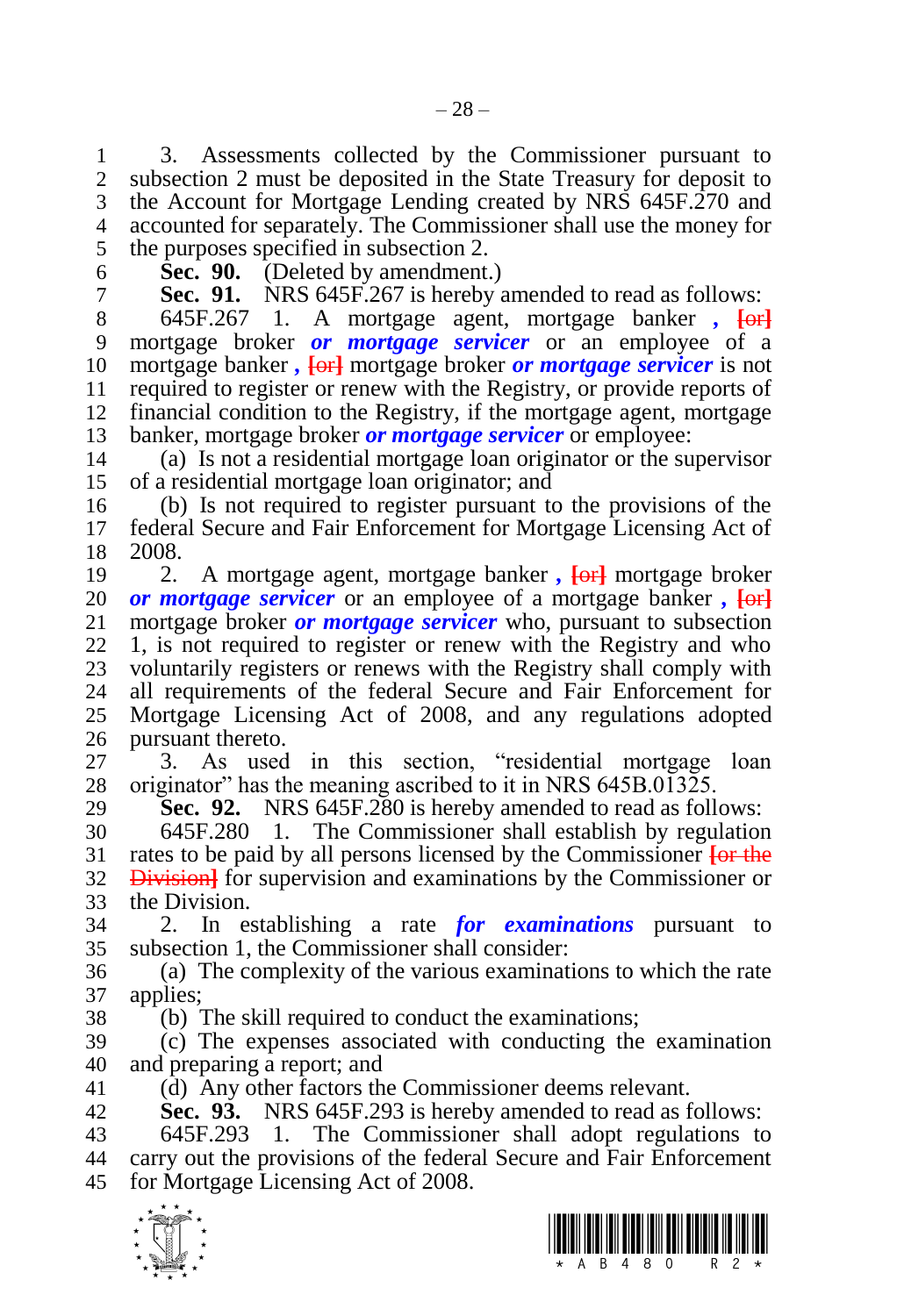1 2. The regulations must include, without limitation:<br>2 (a) A method by which to allow for reportin

 (a) A method by which to allow for reporting regularly violations of the relevant provisions of chapter 645B or 645E of NRS, enforcement actions and other relevant information to the Registry; and

 (b) A process whereby a person may challenge information reported to the Registry by the Commissioner.

 $\overline{3}$ . The regulations must not require a mortgage agent,<br>9 mortgage banker,  $\overline{6}$  mortgage broker *or mortgage servicer* or an mortgage banker *,* **[**or**]** mortgage broker *or mortgage servicer* or an employee of a mortgage banker *,* **[**or**]** mortgage broker *or mortgage servicer* to register with the Registry if the mortgage agent, mortgage banker, mortgage broker *, mortgage servicer* or employee is exempt from registration pursuant to subsection 1 of NRS 645F.267.

**Sec. 94.** NRS 645H.040 is hereby amended to read as follows:

 645H.040 "Asset management company" means a person, limited-liability company, partnership, association or corporation which, for compensation and pursuant to a contractual agreement, power of attorney or other legal authorization, engages in asset 20 management on behalf of:<br>21 1. A bank, mortgag

 1. A bank, mortgage broker, mortgage banker, *mortgage servicer as that term is defined in section 86.2 of this act,* credit 23 union, thrift company or savings and loan association, or any 24 subsidiary thereof which is authorized to transact business in this subsidiary thereof which is authorized to transact business in this State:

2. A mortgage holding entity chartered by Congress; or

3. A federal, state or local governmental entity.

 **Sec. 95.** NRS 645H.060 is hereby amended to read as follows: 645H.060 "Client" means:

 1. A bank, mortgage broker, mortgage banker, *mortgage servicer as that term is defined in section 86.2 of this act,* credit union, thrift company or savings and loan association, or any subsidiary thereof that is authorized to transact business in this State;

2. A mortgage holding entity chartered by Congress; or

3. A federal, state or local governmental entity,

 $37 \rightarrow$  for whom an asset management company provides asset management.

 **Sec. 96.** NRS 645H.160 is hereby amended to read as follows: 645H.160 The provisions of this chapter do not apply to:

1. A person who is a regular, full-time employee of a bank,

mortgage broker, mortgage banker, *mortgage servicer as that term* 

*is defined in section 86.2 of this act,* credit union, thrift company or

savings and loan association, or any subsidiary thereof.



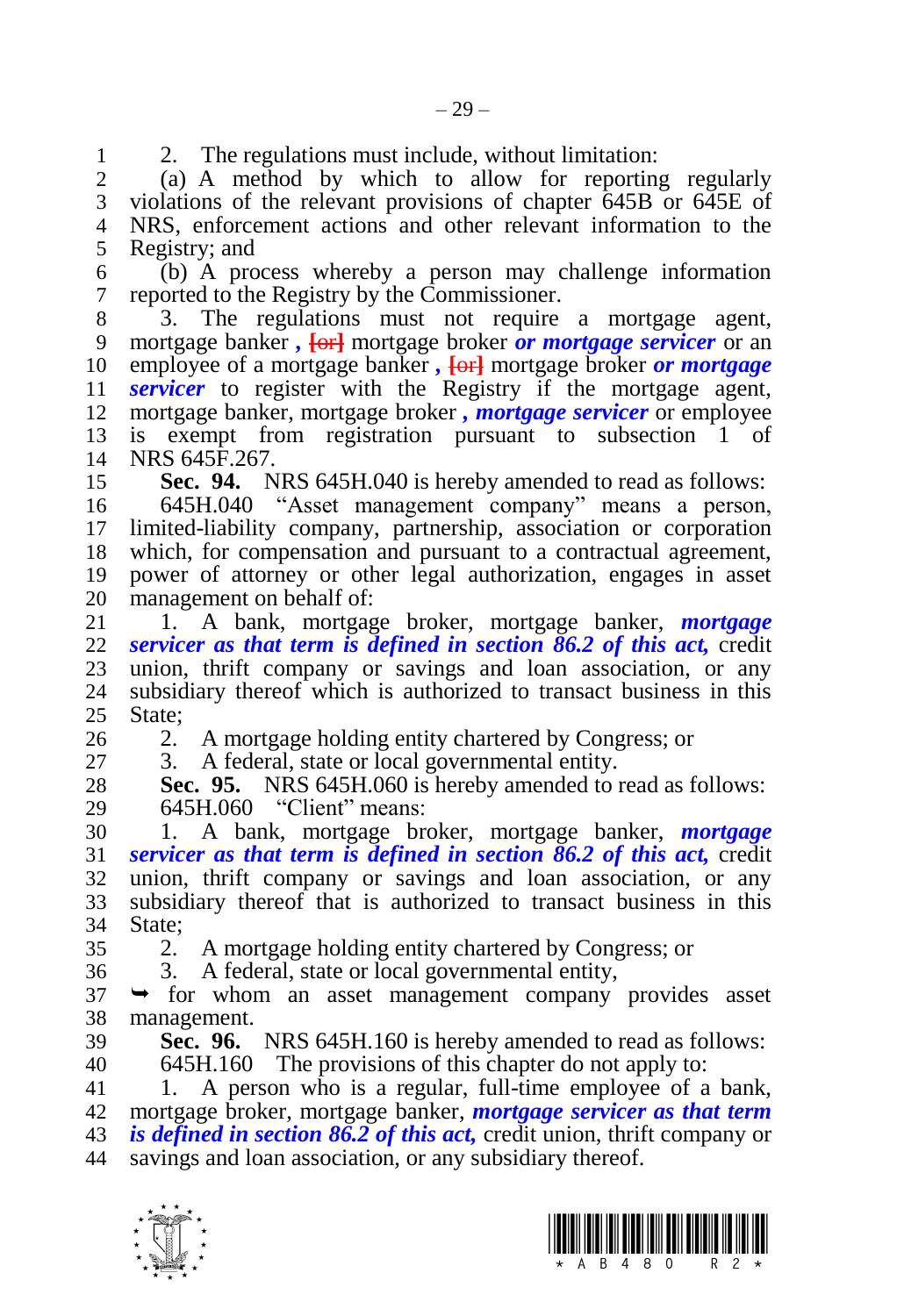1 2. A person who takes possession of property from a defendant 2 in connection with a judicial proceeding for eminent domain in connection with a judicial proceeding for eminent domain brought pursuant to chapter 37 of NRS.

**Sec. 97.** NRS 40.750 is hereby amended to read as follows:

 40.750 1. As used in this section, "financial institution" means a bank, mortgage broker, mortgage banker, *mortgage servicer as that term is defined in section 86.2 of this act,* credit union, thrift company or savings and loan association, or any subsidiary or affiliate of a bank, mortgage broker, mortgage banker, *mortgage servicer,* credit union, thrift company or savings and loan 11 association, which is authorized to transact business in this State and<br>12 which makes or acquires, in whole or in part, any loan of the kind which makes or acquires, in whole or in part, any loan of the kind described in subsection 2.

 2. Except as otherwise provided in subsection 5, a person who, for the purpose of obtaining a loan secured by a lien on real property, knowingly conceals a material fact, or makes a false statement concerning a material fact knowing that the statement is false, is liable to any financial institution or other lender which relied upon the absence of that concealed fact or on that false 20 statement for any damages it sustains because of the fraud.<br>21 3. In addition to its actual damages, a financial inst

 3. In addition to its actual damages, a financial institution or other lender may recover exemplary or punitive damages in an 23 amount not to exceed 50 percent of the actual damages awarded.<br>24 4 The cause of action provided by this section:

4. The cause of action provided by this section:

 (a) Is not, for the purposes of NRS 40.430, an action for the recovery of any debt or an action for the enforcement of any right secured by mortgage or lien upon real estate.

 (b) Is in addition to and not in substitution for any right of foreclosure existing in favor of the financial institution or other lender. Any recovery pursuant to this section does not limit the amount of a judgment awarded pursuant to NRS 40.459, but the financial institution or other lender is not entitled to recover actual damages more than once for the same loss.

 5. The provisions of this section do not apply to any loan which is secured by a lien on real property used for residential purposes if:

 (a) The residence is a single-family dwelling occupied by the person obtaining the loan, as represented by the person in connection with the person's application for the loan; and

(b) The loan is for the principal amount of \$150,000 or less.

**Sec. 98.** NRS 205.372 is hereby amended to read as follows:

 205.372 1. A person who is a participant in a mortgage lending transaction and who:



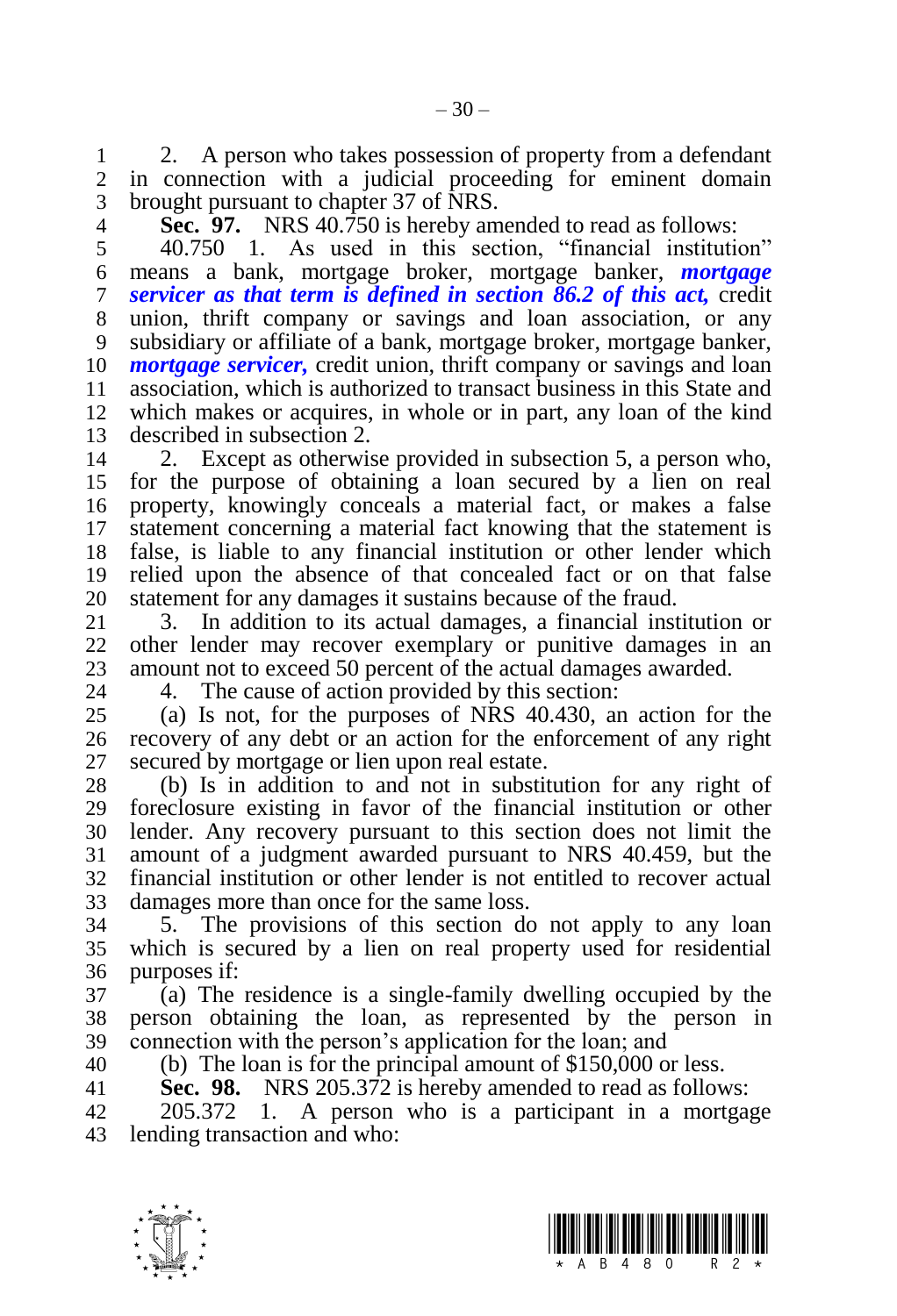(a) Knowingly makes a false statement or misrepresentation concerning a material fact or knowingly conceals or fails to disclose a material fact;

 (b) Knowingly uses or facilitates the use of a false statement or misrepresentation made by another person concerning a material fact or knowingly uses or facilitates the use of another person's concealment or failure to disclose a material fact;

 (c) Receives any proceeds or any other money in connection with a mortgage lending transaction that the person knows resulted from a violation of paragraph (a) or (b);

 (d) Conspires with another person to violate any of the provisions of paragraph (a), (b) or (c); or

 (e) Files or causes to be filed with a county recorder any document that the person knows to include a misstatement, misrepresentation or omission concerning a material fact,

 $16 \rightarrow$  commits the offense of mortgage lending fraud which is a category C felony and, upon conviction, shall be punished by imprisonment in the state prison for a minimum term of not less 19 than 1 year and a maximum term of not more than 10 years, or by a 20 fine of not more than \$10,000, or by both fine and imprisonment. 20 fine of not more than \$10,000, or by both fine and imprisonment.<br>21 2. A person who engages in a pattern of mortgage lend

2. A person who engages in a pattern of mortgage lending fraud or conspires or attempts to engage in a pattern of mortgage 23 lending fraud is guilty of a category B felony and, upon conviction,<br>24 shall be punished by imprisonment in the state prison for a shall be punished by imprisonment in the state prison for a minimum term of not less than 3 years and a maximum term of not more than 20 years, or by a fine of not more than \$50,000, or by both fine and imprisonment.

 3. Each mortgage lending transaction in which a person violates any provision of subsection 1 constitutes a separate violation.

 4. Except as otherwise provided in this subsection, if a lender or any agent of the lender is convicted of the offense of mortgage lending fraud in violation of this section, the mortgage lending transaction with regard to which the fraud was committed may be rescinded by the borrower within 6 months after the date of the conviction if the borrower gives written notice to the lender and records that notice with the recorder of the county in which the mortgage was recorded. A mortgage lending transaction may not be rescinded pursuant to this subsection if the lender has transferred the mortgage to a bona fide purchaser.

 5. The Attorney General may investigate and prosecute a violation of this section.

 6. In addition to the criminal penalties imposed for a violation of this section, any person who violates this section is subject to a civil penalty of not more than \$5,000 for each violation. This



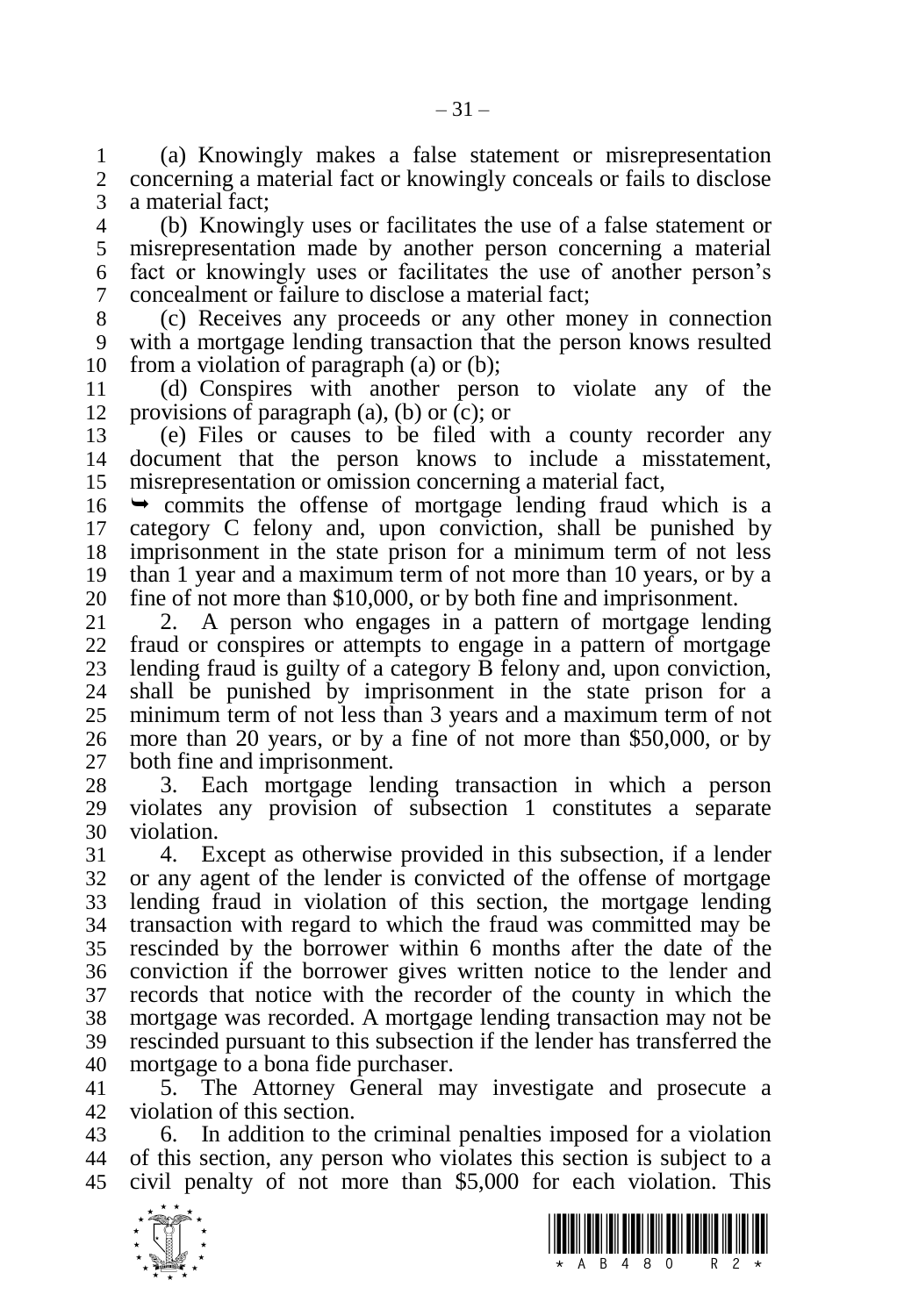penalty must be recovered in a civil action, brought in the name of the State of Nevada by the Attorney General. In such an action, the Attorney General may recover reasonable attorney's fees and costs.

 7. The owner or holder of the beneficial interest in real property which is the subject of mortgage lending fraud may bring a civil action in the district court in and for the county in which the real property is located to recover any damages suffered by the owner or holder of the beneficial interest plus reasonable attorney's fees and costs.

8. As used in this section:

 (a) "Bona fide purchaser" means any person who purchases a mortgage in good faith and for valuable consideration and who does not know or have reasonable cause to believe that the lender or any agent of the lender engaged in mortgage lending fraud in violation of this section.

 (b) "Mortgage lending transaction" means any transaction between two or more persons for the purpose of making or obtaining, attempting to make or obtain, or assisting another person to make or obtain a loan that is secured by a mortgage or other lien 20 on residential real property. The term includes, without limitation:<br>21 (1) The solicitation of a person to make or obtain the loan:

(1) The solicitation of a person to make or obtain the loan;

 (2) The representation or offer to represent another person to 23 make or obtain the loan;<br>24 (3) The negotiation

 $(3)$  The negotiation of the terms of the loan;

 (4) The provision of services in connection with the loan; and

 (5) The execution of any document in connection with making or obtaining the loan.

 (c) "Participant in a mortgage lending transaction" includes, without limitation:

(1) A borrower as defined in NRS 598D.020;

- (2) An escrow agent as defined in NRS 645A.010;
- (3) A foreclosure consultant as defined in NRS 645F.320;
- (4) A foreclosure purchaser as defined in NRS 645F.330;
- (5) An investor as defined in NRS 645B.0121;
- (6) A lender as defined in NRS 598D.050;

 (7) A loan modification consultant as defined in NRS 645F.365;

- 
- (8) A mortgage agent as defined in NRS 645B.0125;
- (9) A mortgage banker as defined in NRS 645E.100; **[**and**]**
- (10) A mortgage broker as defined in NRS 645B.0127 **[**.**]** *;*

# *and*

 *(11) A mortgage servicer as defined in section 86.2 of this act.*



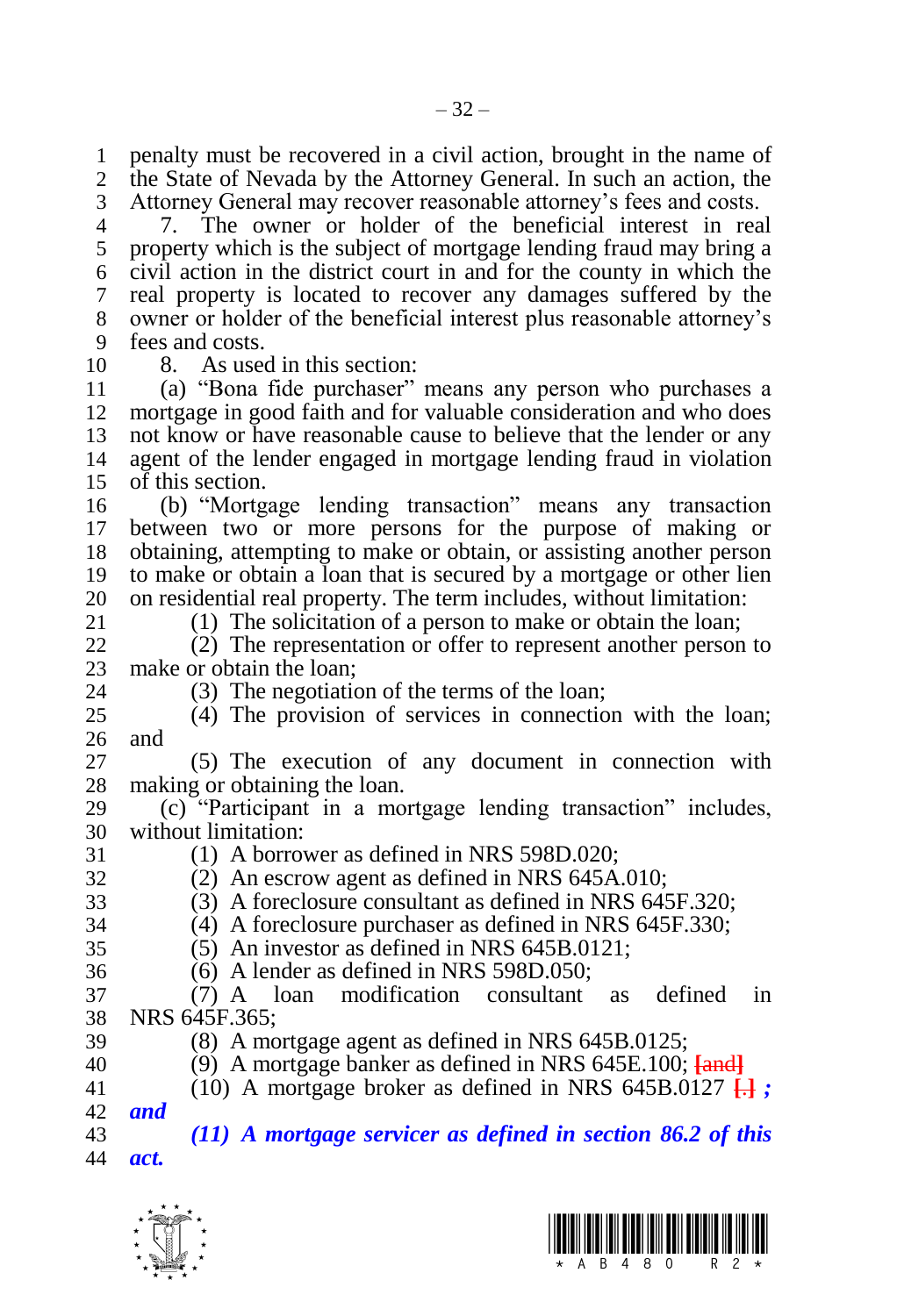(d) "Pattern of mortgage lending fraud" means one or more violations of a provision of subsection 1 committed in two or more mortgage lending transactions which have the same or similar purposes, results, accomplices, victims or methods of commission, or are otherwise interrelated by distinguishing characteristics.

**Sec. 99.** (Deleted by amendment.)

**Sec. 100.** NRS 675.035 is hereby amended to read as follows:

8 675.035 The provisions of this chapter apply to any person<br>9 who: who:

 1. Makes installment loans that are not subject to regulation pursuant to chapter 604A of NRS;

 2. Is an affiliate, subsidiary or holding company of a bank, national banking association, savings bank, trust company, savings and loan association, credit union, mortgage broker, mortgage banker, *mortgage servicer as that term is defined in section 86.2 of this act,* thrift company or insurance company; and

 3. Seeks to evade its application by any device, subterfuge or pretense, including, without limitation:

(a) Calling a loan by any other name;

20 (b) Using any agents, affiliates or subsidiaries in an attempt to 21 avoid the application of the provisions of this chapter: or avoid the application of the provisions of this chapter; or

 (c) Having any affiliation or other business arrangement with an 23 entity that is exempt from the provisions of this chapter pursuant to 24 subsection 1 of NRS 675.040, the effect of which is to evade the subsection 1 of NRS  $675.040$ , the effect of which is to evade the provisions of this chapter, including, without limitation, making a loan while purporting to be the agent of such an exempt entity where the purported agent holds, acquires or maintains a material economic interest in the revenues generated by the loan.

**Sec. 101.** (Deleted by amendment.)

 **Sec. 101.3.** NRS 677.241 is hereby amended to read as follows:

 677.241 *1.* Subject to the prior approval of the Commissioner, a licensee may, by a majority vote of its board of directors:

 **[**1.**]** *(a)* Enter into a contract, incur an obligation and perform other acts necessary to obtain a membership or other benefit that is available to a thrift company or its customers, stockholders, conservators, receivers or liquidators pursuant to the provisions of:

 **[**(a)**]** *(1)* The Federal Deposit Insurance Act *,* **[**(**]** 12 U.S.C. §§ 1811 et seq. *;* **[**) or

 $41 \quad - \quad \text{(b)}$ 

 *(2)* The National Housing Act *,* **[**(**]** 12 U.S.C. §§ 1701 to 1743, inclusive **[**).

 $44 \quad -2.1$  *; or* 



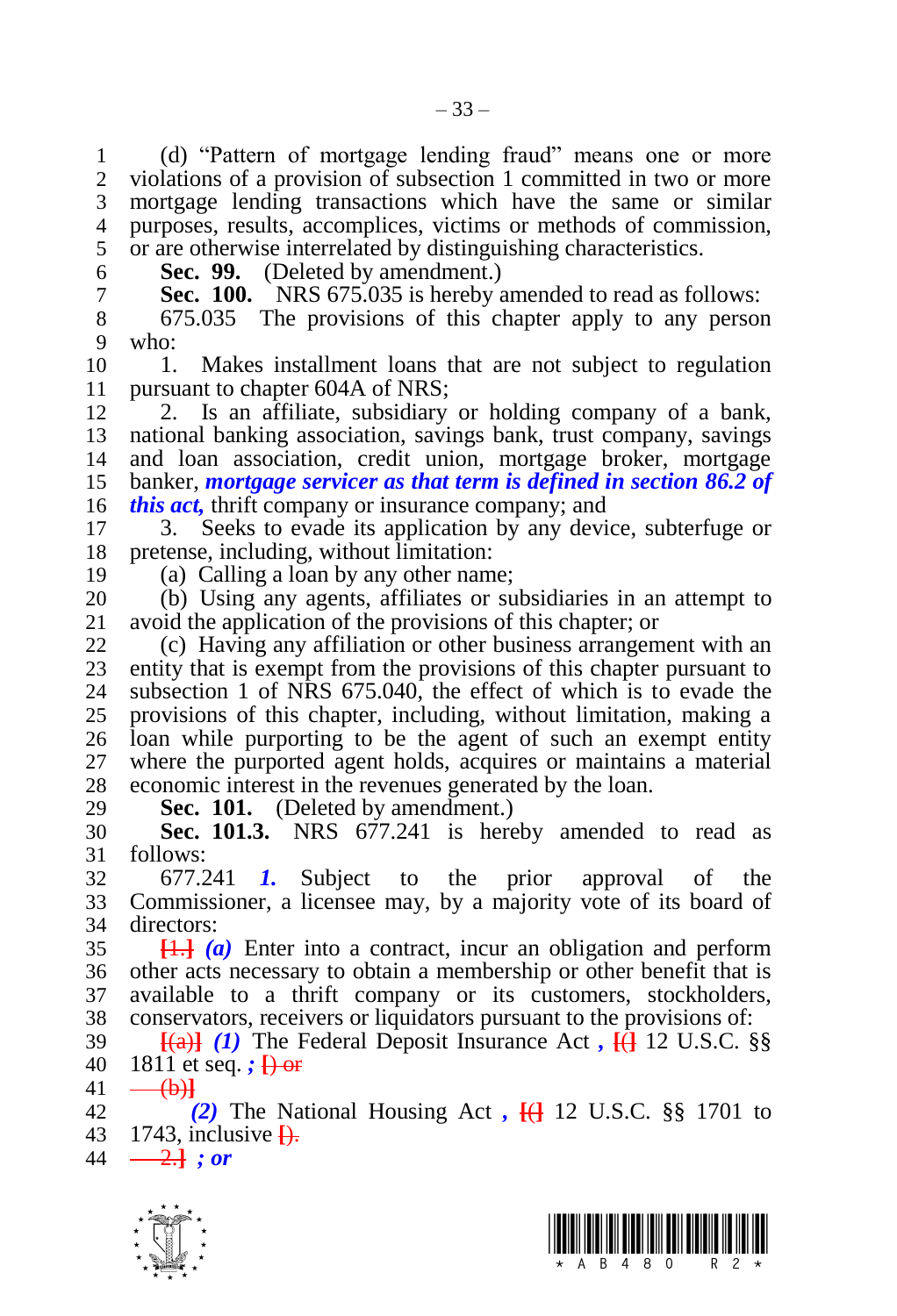*(3) A contract for the insurance of deposits that is issued by a private insurer and approved by the Commissioner and the Commissioner of Insurance.*

 *(b)* Subscribe for and acquire any stock, debentures, bonds or other types of securities of the Federal Deposit Insurance Corporation.

 *2. The Commissioner shall adopt regulations prescribing the requirements that must be complied with before a contract issued pursuant to subparagraph (3) of paragraph (a) of subsection 1 will be approved by the Commissioner.*

 **Sec. 101.7.** NRS 677.247 is hereby amended to read as follows:

677.247 1. **[**Except as otherwise provided in subsection 2, an**]**

 *An* applicant for an authorization to engage in the business regulated pursuant to this chapter must obtain:

 (a) The insurance of deposits provided pursuant to the provisions of the Federal Deposit Insurance Act *,* **[**(**]** 12 U.S.C. §§ 1811 et seq. *;* **[**); or**]**

 (b) The insurance of deposits provided pursuant to the 20 provisions of the National Housing Act,  $\frac{1}{11}$  12 U.S.C. §§ 1701 to 21 1743, inclusive  $\frac{1}{11}$ . 1743, inclusive  $\overline{H}$ .

22  $-2$ . A person who:

23  $-$  (a) Is licensed pursuant to this chapter before October 1, 1997;<br>24 and and

25 <del>(b) Has not obtained the insurance of deposits provided in</del> 26 subsection 1.

 $27 \rightarrow$  may obtain a]; or

 *(c) A* contract for the insurance of deposits that is issued by a private insurer **[**. The contract must be**]** *and* approved by the Commissioner and the Commissioner of Insurance.

 **[**3.**]** *2.* The Commissioner shall adopt regulations prescribing the requirements that must be complied with before a contract issued pursuant to *paragraph (c) of* subsection **[**2**]** *1* will be approved by **[**him or her.**]** *the Commissioner.*

**Sec. 102.** NRS 645A.210 and 645F.265 are hereby repealed.

 **Sec. 103.** 1. This section and sections 101.3 and 101.7 of this act become effective upon passage and approval.

 2. Sections 1 to 101, inclusive, and section 102 of this act become effective:

 (a) Upon passage and approval for the purpose of adopting regulations and performing other preparatory administrative tasks that are necessary to carry out the provisions of this act; and

(b) On January 1, 2016, for all other purposes.